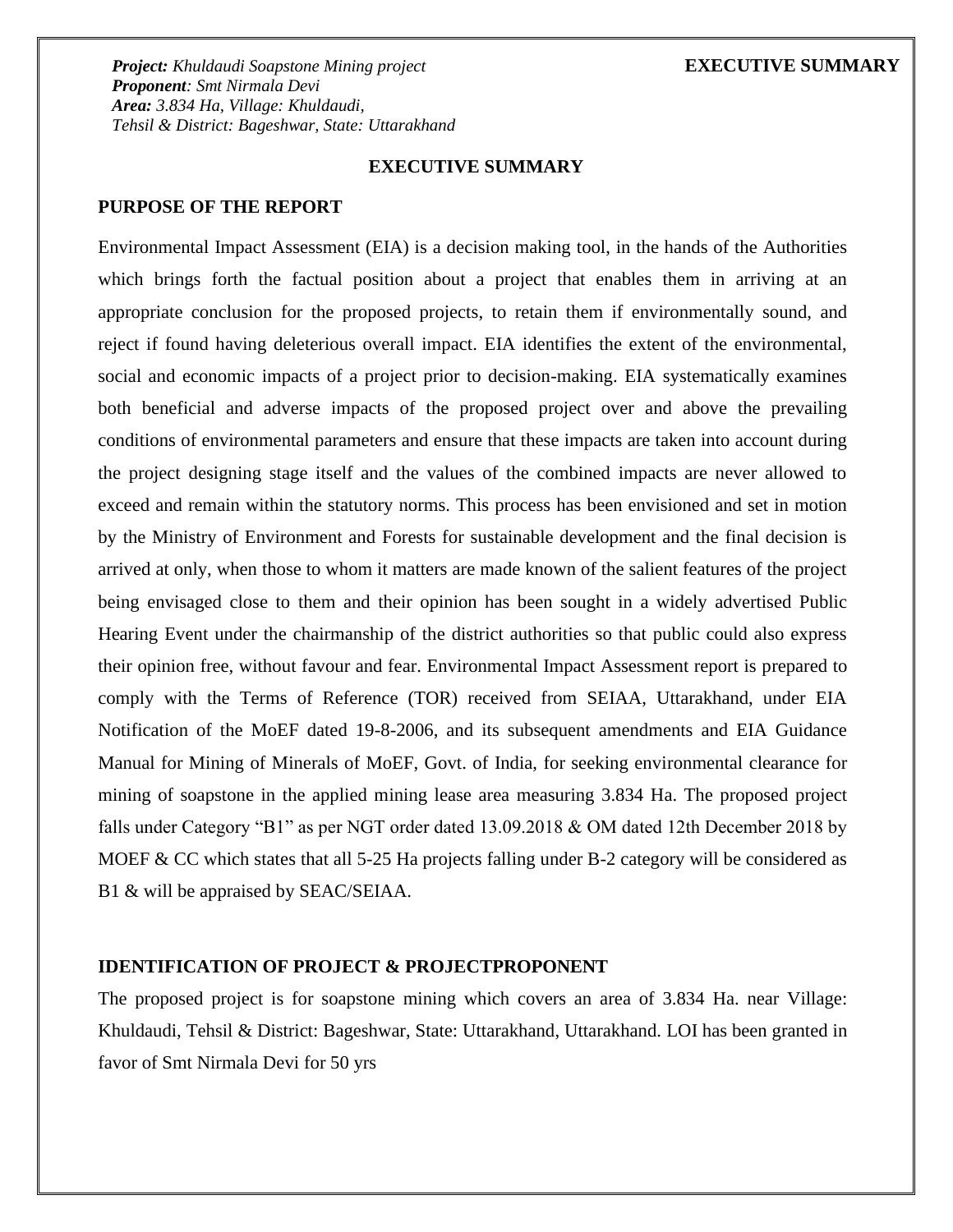The applications for prior Environmental Clearance (Form-1, PFR) for the proposed project was Submitted online vide Proposal no. SIA/UK/MIN/68750/2021 on 26th Oct, 2021 was considered by the SEAC (Uttarakhand) in its meeting dated 8<sup>th</sup> Nov,2021 for determination of the Terms of Reference (ToR) for preparation of the Environmental Impact Assessment (EIA) report. The Committee has issued Terms of Reference (ToR) for preparation of the EIA report and Environmental Management Plan vide letter No. 259/SEAC dated 11.11.2021 attached as Annexure- I

Soapstone finds its uses in all aspects of life and commercial business. Soapstone has wide applications across various industries. Some uses for soapstone or talc are paper, textile, cosmetics, paint, ceramics, detergents, animal feed, insecticide, plastics and various drying powder. Soapstone, also known as Talc or Talcum Powder, is a mineral that is naturally found in nature. The chemical name for Talc or Talcum Powder is hydrated magnesium silicate. The region Uttarakhand accounts for 29% of India's soapstone production. The Details of Production is depicted in Tables No. 10.1.

| <b>YEAR</b>                | Quantities of soapstone<br>(tonnes) | <b>Quantities of Waste</b><br>(Cum) | Stripping ratio<br>Tonnes/Cum |
|----------------------------|-------------------------------------|-------------------------------------|-------------------------------|
|                            | Pit-I                               | Pit-I                               |                               |
| $\mathrm{I}^{\mathrm{st}}$ | 8008                                | 13845                               | 0.58:1                        |
| $\Pi^{\text{nd}}$          | 8499                                | 7249                                | 1.17:1                        |
| III <sup>rd</sup>          | 9015                                | 6701                                | 1.35:1                        |
| IV <sup>th</sup>           | 9589                                | 9052                                | 1.06:1                        |
| $V^{th}$                   | 10721                               | 9405                                | 1.14:1                        |
| Total                      | 45832                               | 46252                               | 0.99:1                        |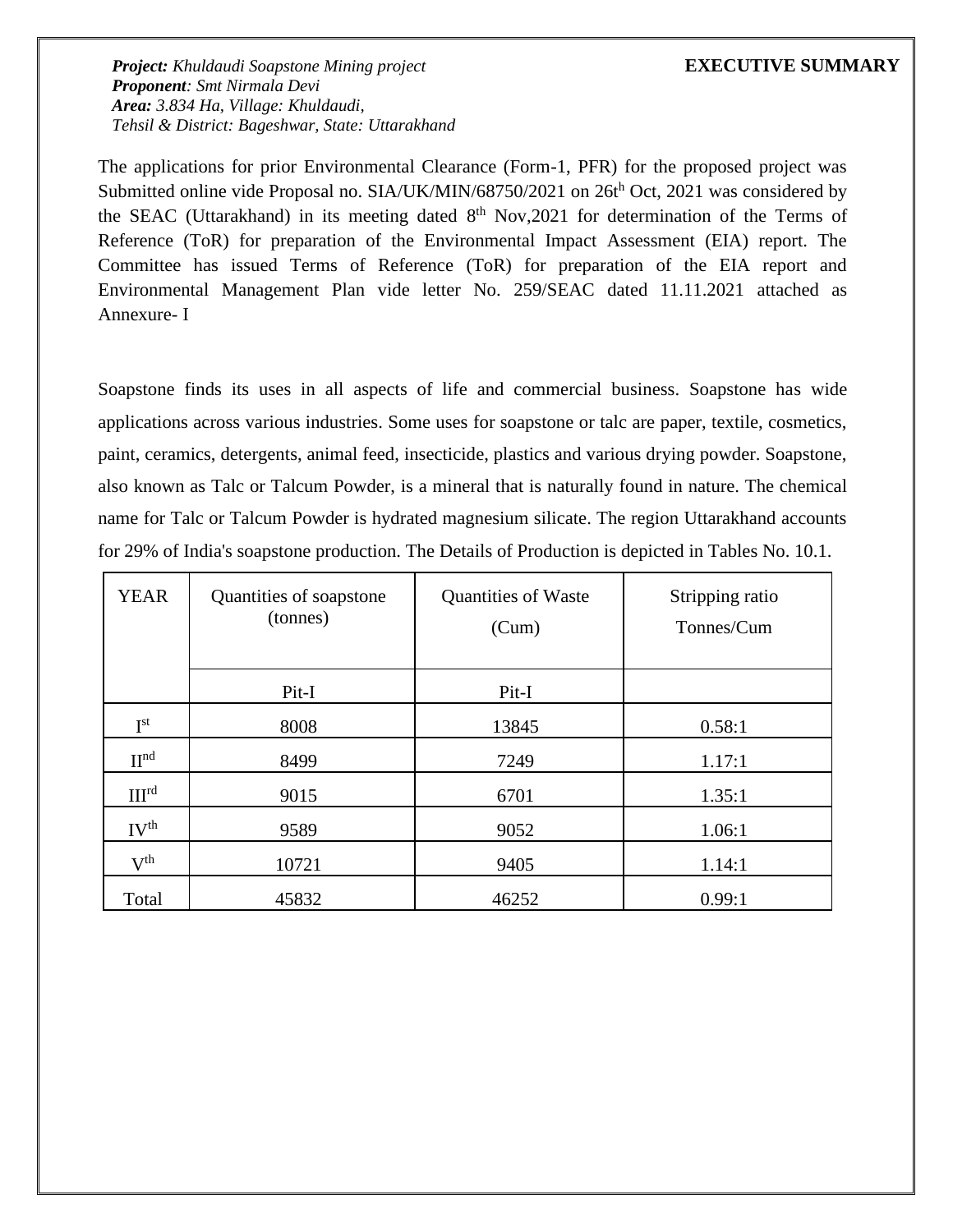

# **LOCATION MAP**

**Figure: - Project Location**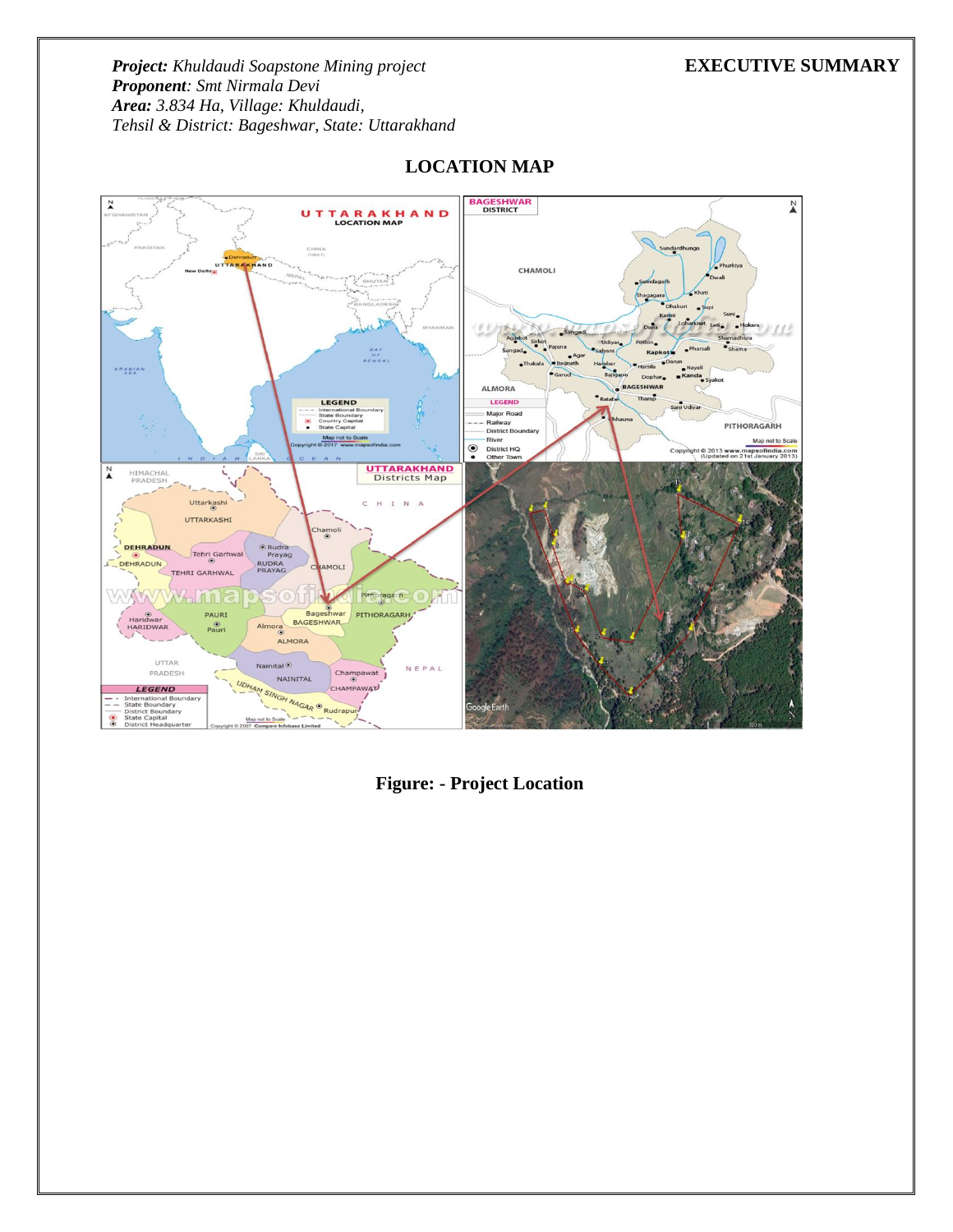# **Table - Details of the Project**

| S.  | <b>Parameters</b>              |                                | <b>Description</b>                                                                                                              |                                                                                         |                                                             |  |
|-----|--------------------------------|--------------------------------|---------------------------------------------------------------------------------------------------------------------------------|-----------------------------------------------------------------------------------------|-------------------------------------------------------------|--|
| No. |                                |                                |                                                                                                                                 |                                                                                         |                                                             |  |
| 1.  | Name of the Project            |                                | Khuldaudi Soapstone Mining project                                                                                              |                                                                                         |                                                             |  |
| 2.  | Location of the Project        |                                |                                                                                                                                 | Area: 3.834 Ha, Village: Khuldaudi,<br>Tehsil & District: Bageshwar, State: Uttarakhand |                                                             |  |
| 3.  | Project Proponent              |                                | Smt Nirmala Devi                                                                                                                |                                                                                         |                                                             |  |
| 4.  | Lease period validity          |                                | of lease deed.                                                                                                                  | 50 years/specific year will be calculated w.e.f grant                                   |                                                             |  |
| 5.  | <b>Lease Details</b>           |                                | It is fresh grant case of mining lease. State Govt. has<br>given its consent to grant mining lease for a period<br>of 50 years. |                                                                                         |                                                             |  |
| 6.  | <b>Location of the Project</b> |                                |                                                                                                                                 |                                                                                         |                                                             |  |
|     | Village                        |                                | Khuldaudi,                                                                                                                      |                                                                                         |                                                             |  |
|     | Tehsil                         |                                | Bageshwar                                                                                                                       |                                                                                         |                                                             |  |
|     | District                       |                                | Bageshwar                                                                                                                       |                                                                                         |                                                             |  |
|     | <b>State</b>                   |                                | Uttarakhand                                                                                                                     |                                                                                         |                                                             |  |
| 7.  | <b>Total Lease Area</b>        |                                | 3.834 Ha                                                                                                                        |                                                                                         |                                                             |  |
| 8.  | Category of the Project        |                                | "B1"                                                                                                                            |                                                                                         |                                                             |  |
| 9.  | Capacity of the Project        |                                |                                                                                                                                 | 8008 TPA upto 10721 TPA (1st to 5th Year)                                               |                                                             |  |
|     |                                |                                |                                                                                                                                 |                                                                                         | Maximum Production: 10721 TPA (end of 5 <sup>th</sup> Year) |  |
| 10. | Topography                     |                                |                                                                                                                                 | The highest level of lease hold is 1430.20mRL                                           |                                                             |  |
|     |                                |                                |                                                                                                                                 | towards eastern side & while lowest level is                                            |                                                             |  |
|     |                                | 1238.10mRL towards north west. |                                                                                                                                 |                                                                                         |                                                             |  |
| 11. | Lease Area Coordinate          |                                | <b>Pillar</b><br>N <sub>0</sub>                                                                                                 | N                                                                                       | E                                                           |  |
|     |                                |                                | 1.                                                                                                                              | 29°52'22.33"N                                                                           | 79°47'59.78"E                                               |  |
|     |                                |                                | 2.                                                                                                                              | 29°52'22.43"N                                                                           | 79°48'3.51"E                                                |  |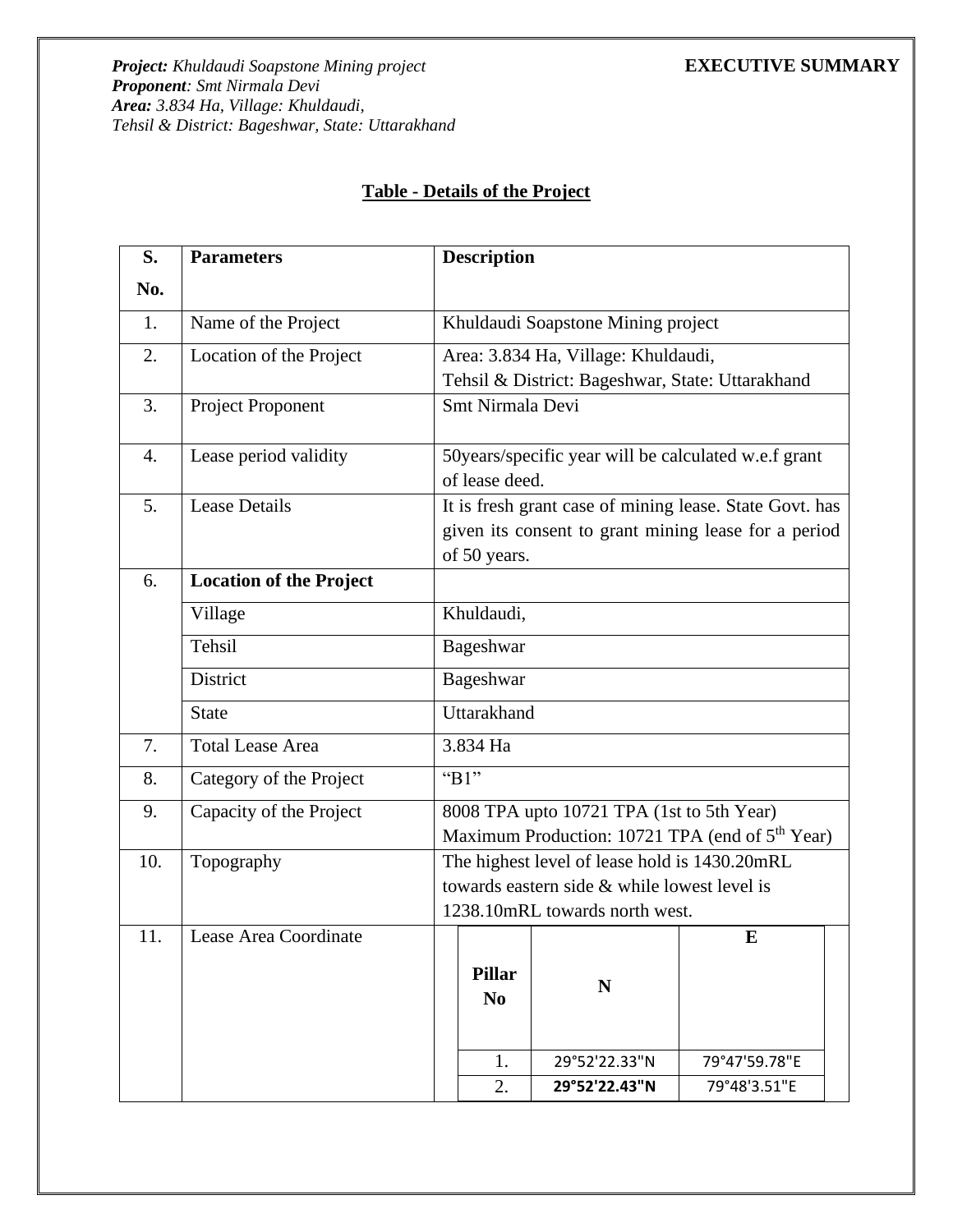|     |                                | 3.                                      | 29°52'21.31"N                                       | 79°48'3.06"E  |  |  |
|-----|--------------------------------|-----------------------------------------|-----------------------------------------------------|---------------|--|--|
|     |                                | 4.                                      | 29°52'18.31"N                                       | 79°48'6.27"E  |  |  |
|     |                                | 5.                                      | 29°52'16.57"N                                       | 79°48'6.59"E  |  |  |
|     |                                | 6.                                      | 29°52'17.42"N                                       | 79°48'4.72"E  |  |  |
|     |                                | 7.                                      | 29°52'15.74"N                                       | 79°48'4.70"E  |  |  |
|     |                                | 8.                                      | 29°52'13.18"N                                       | 79°48'8.19"E  |  |  |
|     |                                | 9.                                      | 29°52'13.95"N                                       | 79°48'9.56"E  |  |  |
|     |                                | 10.                                     | 29°52'13.39"N                                       | 79°48'10.65"E |  |  |
|     |                                | 11.                                     | 79°48'10.78"E                                       | 79°48'10.78"E |  |  |
|     |                                | 12.                                     | 29°52'12.17"N                                       | 79°48'7.61"E  |  |  |
|     |                                | 13.                                     | 29°52'9.72"N                                        | 79°48'7.36"E  |  |  |
|     |                                | 14.                                     | 29°52'10.76"N                                       | 79°48'2.81"E  |  |  |
|     |                                | 15.                                     | 29°52'9.80"N                                        | 79°48'3.50"E  |  |  |
|     |                                | 16.                                     | 29°52'9.51"N                                        | 79°48'3.17"E  |  |  |
|     |                                | 17.                                     | 29°52'9.80"N                                        | 79°48'0.90"E  |  |  |
|     |                                | 18.                                     | 29°52'12.02"N                                       | 79°48'0.22"E  |  |  |
|     |                                | 19.                                     | 29°52'12.18"N                                       | 79°47'58.45"E |  |  |
|     |                                | 20.                                     | 29°52'13.80"N                                       | 79°47'59.40"E |  |  |
|     |                                | 21.                                     | 29°52'12.92"N                                       | 79°48'2.24"E  |  |  |
|     |                                | 22.                                     | 29°52'11.42"N                                       | 79°48'2.48"E  |  |  |
|     |                                | 23.                                     | 29°52'10.95"N                                       | 79°48'6.09"E  |  |  |
|     |                                | 24.                                     | 29°52'13.33"N                                       | 79°48'6.66"E  |  |  |
|     |                                | 25.                                     | 29°52'15.60"N                                       | 79°48'3.68"E  |  |  |
|     |                                | 26.                                     | 29°52'18.53"N                                       | 79°48'3.70"E  |  |  |
|     |                                | 27.                                     | 29°52'18.62"N                                       | 79°48'3.25"E  |  |  |
|     |                                | 28.                                     | 79°48'2.90"E                                        | 79°48'2.90"E  |  |  |
|     |                                | 29.                                     | 29°52'19.05"N                                       | 79°48'0.05"E  |  |  |
| 12. | Land Type                      |                                         | Agriculture land, waste land, State Govt. Land &    |               |  |  |
|     |                                | Public Utility Land                     |                                                     |               |  |  |
| 13. | Method of Mining               |                                         | Opencast, Mechanized Method                         |               |  |  |
| 14. | Operational days/Year          | 240 Days                                |                                                     |               |  |  |
| 15. | <b>Total Water Requirement</b> |                                         | 7.85 KLD of water will be used for the project site |               |  |  |
|     |                                | (Drinking use, Sprinkling & Plantation) |                                                     |               |  |  |
| 16. | Source of Water                | Potable tankers                         |                                                     |               |  |  |
| 17. | Man power requirement          | 30 persons                              |                                                     |               |  |  |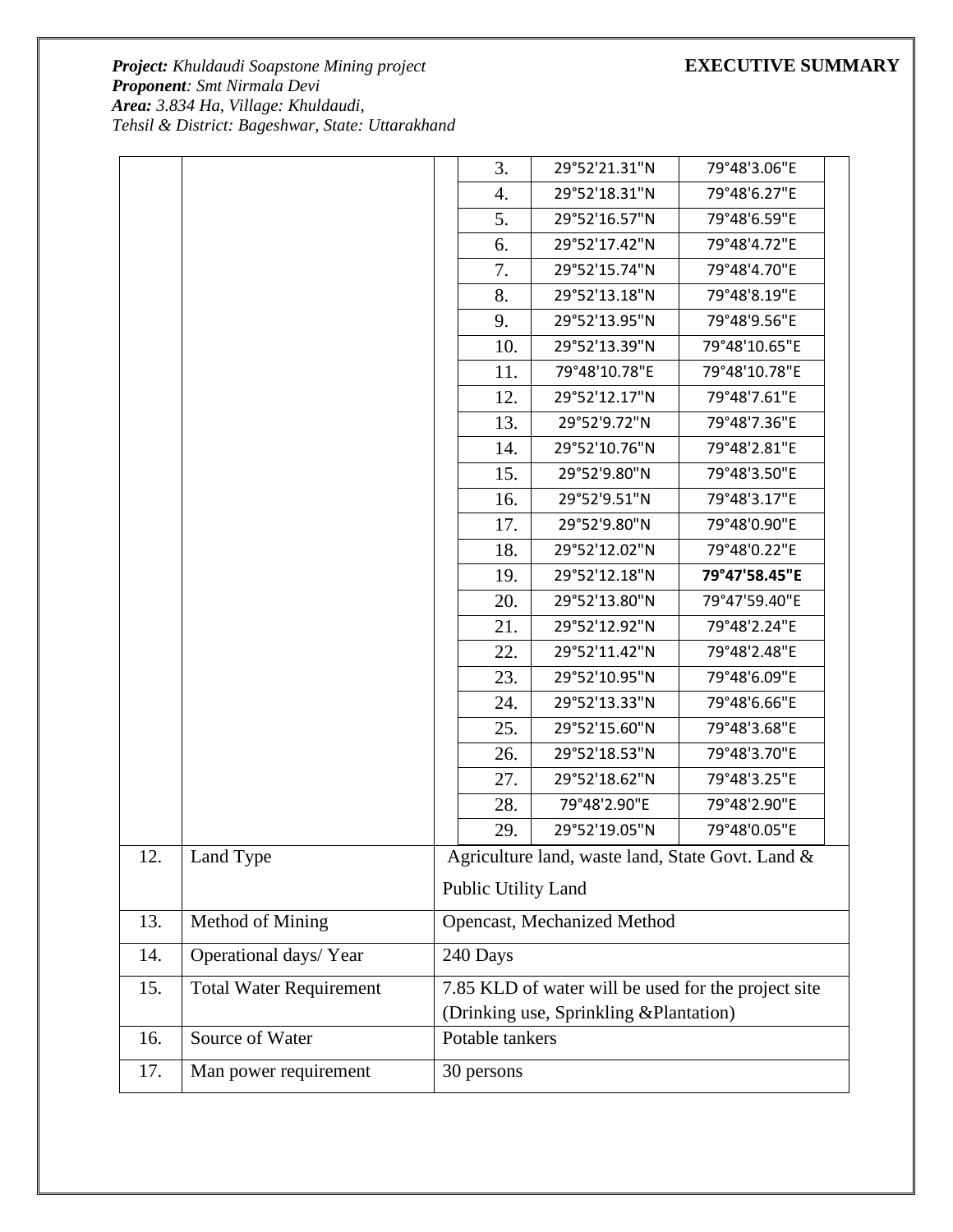| 18. | Nearest railway Station/       | Kathgodam, 71.22 Km, SW                              |
|-----|--------------------------------|------------------------------------------------------|
|     | Airport along with distance in | Airport: Naini Saini Airport, Pithoragarh, 46.48 km, |
|     | Kms                            | <b>SE</b>                                            |
| 19. | Nearest Town, City, District   | <b>Nearest Town/District:</b> Bageshwar, 8.0 km, W   |
|     | Head Quarters along with       |                                                      |
|     | distance in Kms                |                                                      |
| 20. | Ecological sensitive areas     | Not Available                                        |
|     | (Wild life Sanctuaries,        |                                                      |
|     | National Parks, Biosphere      |                                                      |
|     | Reserves, etc.)                |                                                      |
| 21. | <b>Historical Places</b>       | None                                                 |
| 22. | Financial & Social benefit     | This Project will provide employment to local        |
|     |                                | people directly and indirectly, which will improve   |
|     |                                | their socio-economic status.                         |
| 23. | <b>Proposed Project Cost</b>   | Rs. 64.213 Lakhs                                     |
| 24. | Proposed CER Cost              | Rs. 3.21 Lakhs                                       |
| 25. | <b>EMP</b> Expenditure         | Rs. 11.22 Lakhs                                      |



**Figure: 500 M Map**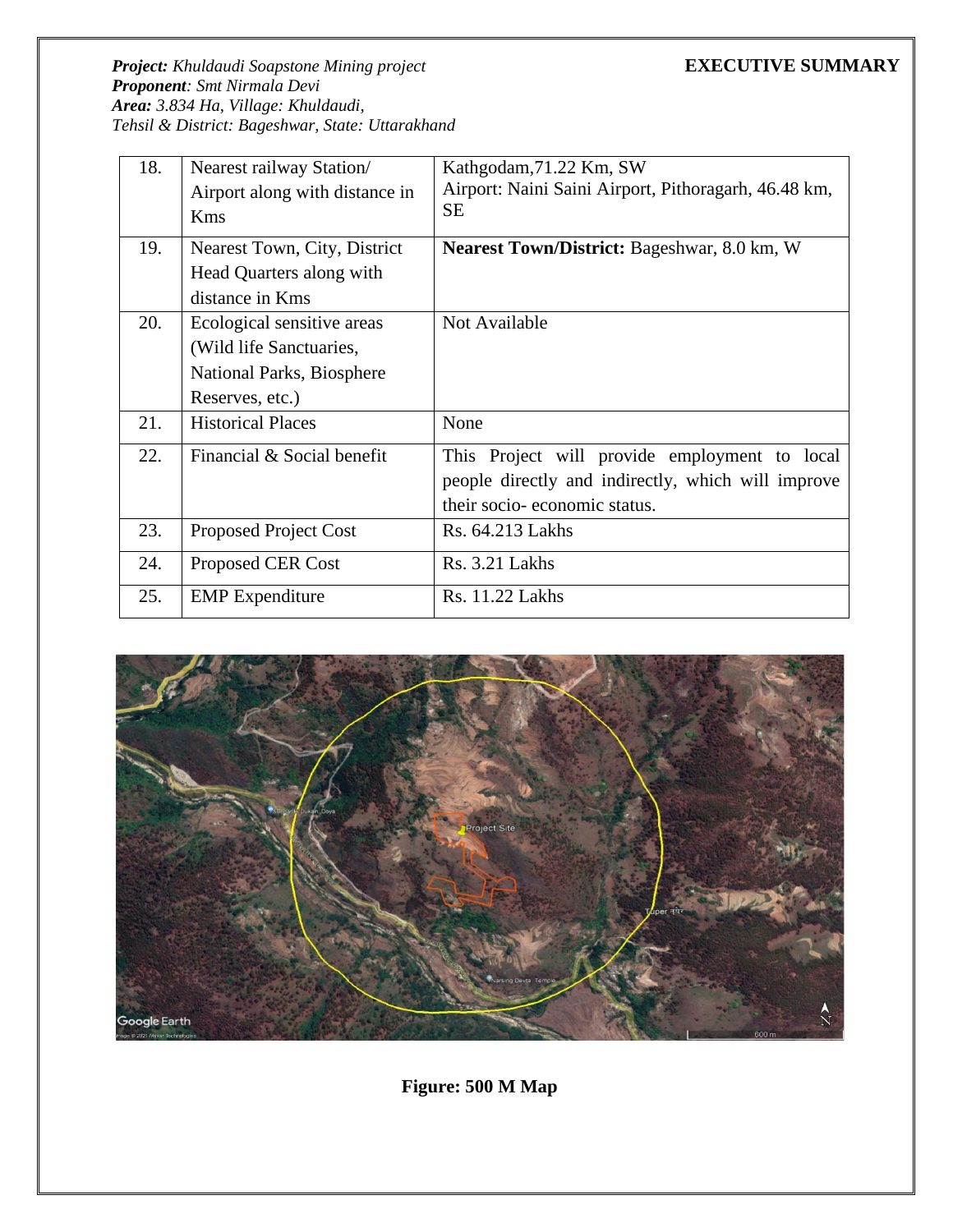# **STATUS OF REGULATORY CLEARANCES OF THEPROJECT**

There is no National Park, Wildlife Sanctuary & National Monument, within core zone or 10 km radius of the ML area.

There is no legal issue against the project in the court of law.

# **MINE DEVELOPMENT AND PRODUCTION**

The mining will be done mechanized way in open cast method in quite a systematic manner by forming 6m high benches. However, there may be minor variation in the width and- height which the lessee will keep on mending. The top soil and interburden to be scrapped with the help of JCB machine, dozer, shovels, pickaxe, spade & crowbar and will be stacked separately in dump yard located near the working pit. The developmental working will be done by construction of road/track to different working benches, removal of top soil and interburden. The soil will be filled into the bags, loaded on mules and unload into stockyard.

# **Method of Mining**

It will be opencast mechanized mine. An excavator shall be deployed for the removal of overburden. Mining shall be carried out in two pits viz pit I & pit II. The height  $\&$  width of benches shall be kept  $6.0m \& 8.0m$  with face slope  $68^\circ$ . The waste to be generated shall be dumped towards slope side of working pits  $\&$  dumping shall be carried out in single terrace.

No further beneficiation will be required except breaking & sorting. The different grade of soapstone will be filled into 50 kg plastic bags & transported the too road side yard manually. From road side the soapstone bags will be loaded into trucks through manually and transported to market.

# **IMPACT ON LAND USE & RECLAMATION OF MINED OUT AREAS**

Opencast mining activities may alter the landscape of the lease area and also cause some disturbance to the surface features of the surrounding areas. Mining will be done after leaving 7.5 m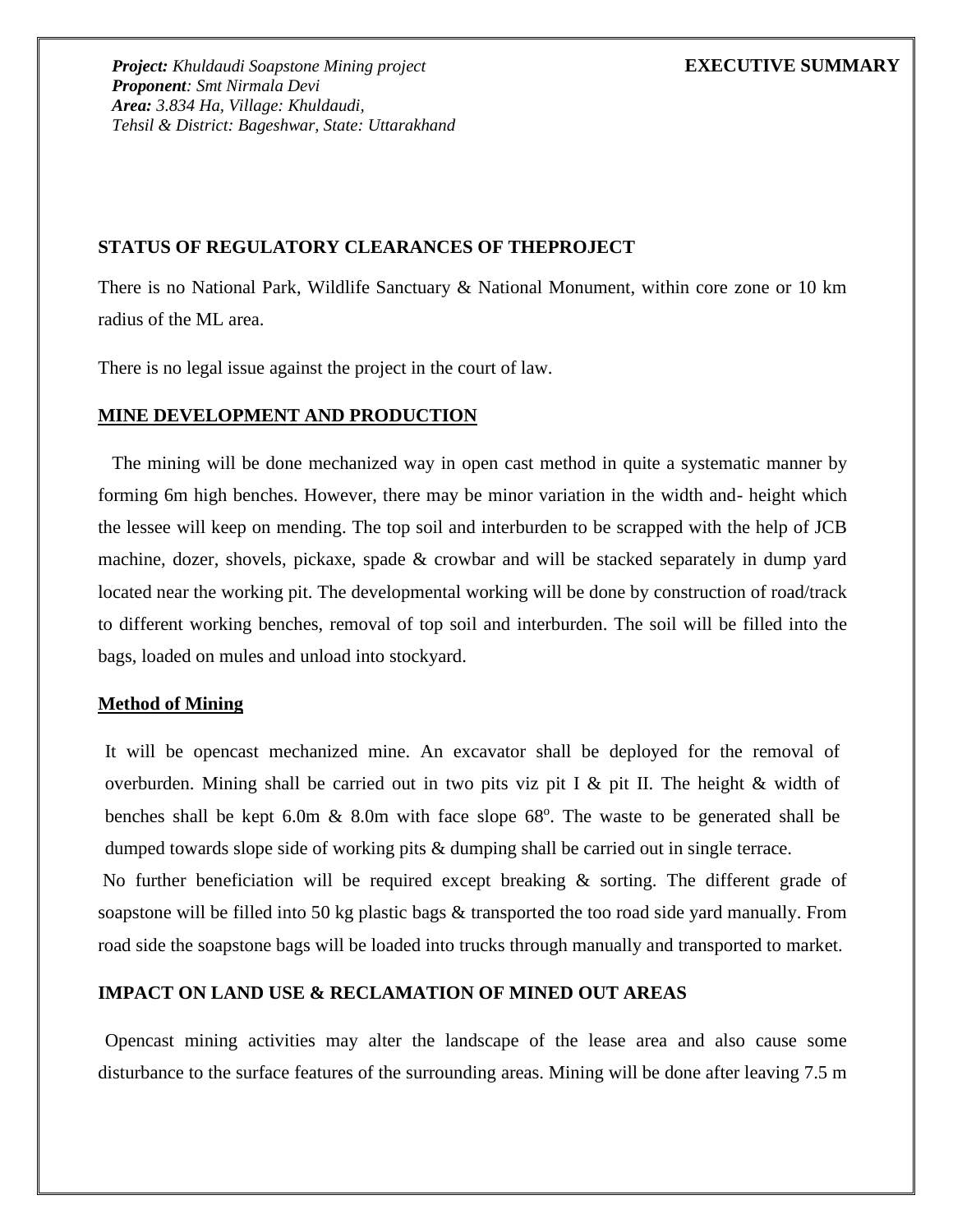safety barrier. Plantation will be developed in consultation with district administration/ local authority, wherever feasible.

### **Proposal for reclamation of land affected by mining activities:**

The mining will commence from the higher levels and will advance towards lower levels. Intermittent backfilling will commence from the higher levels and subsequently advance towards the lower elevation so that terraced agriculture fields would undertake in such a manner that original land use will be restored i.e. before the onset of monsoon will be handed over to cultivators for cultivation. The final backfilling will be started once the ultimate benches are formed and pit reaches the optimum economic depth. All recovery of the mineral will be of the saleable grade.

Plantation will be raised in 7.5m barrier zone along the boundaries of the mining lease area by planting the native species around ML area, backfilled and reclaimed area, around water body, roads etc. in consultation with the local DFO/Agriculture department.

## **LAND USE PATTERN**

| <b>Forest</b>       | Area | <b>Non Forest</b>       | Area  |
|---------------------|------|-------------------------|-------|
| Land                | (ha) | Land                    | (ha)  |
| Forest<br>(specify) | Nil  | (i) waste land,         | Nil   |
| Area (ha)           |      | (ii) grazing land,      | Nil   |
|                     |      | (iii) Agriculture land, | 3.147 |
|                     |      | Category 1(d)           |       |
|                     |      | (iv) State Govt. Land   | 0.687 |
|                     |      | (v) Public Utility Land |       |
| Total               | Nil  |                         | 3.834 |

Presently (pre-mining), the land covered under the mine lease area is non-forest land.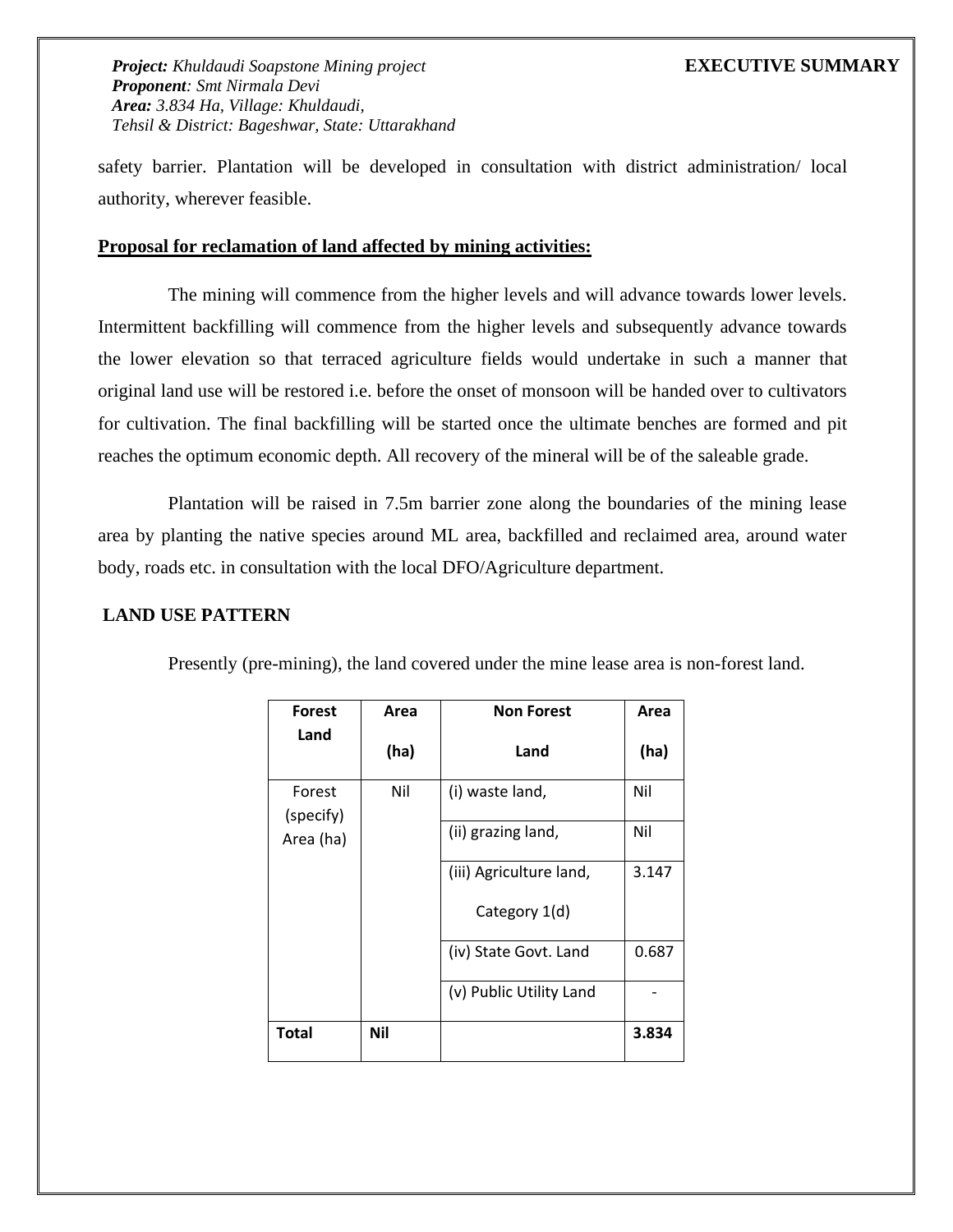## **BASELINE ENVIRONMENTAL STATUS**

Three soil samples were collected in and around the mine lease area to assess the present soil quality of the region. Physical characteristics of soil were characterized through specific parameters viz bulk density, porosity, water holding capacity, pH, electrical conductivity and texture. Soil pH plays an important role in the availability of nutrients. Soil microbial activity as well as solubility of metal ions is also dependent on pH. In the study area, variations in the pH of the soil were found to be slightly basic (7.15 to 7.48). Electrical conductivity (EC) is a measure of the soluble salts and ionic activity in the soil. In the collected soil samples the conductivity ranged from 264- 298µmhos/cm.

The soils with low bulk density have favorable physical condition where as those with high bulk density exhibit poor physical conditions for agriculture crops.

Based on the results, it is evident that the soils are not contaminated by any polluting sources.

### **Meteorology**

Meteorological data at the site was monitored during 1st Oct 2021 to 31th Dec 2021 representing post- monsoon season.

### **Ambient Air Quality**

Ambient Air Quality Monitoring (AAQM) has been carried out at five locations during pre-monsoon season from 1st Oct 2021 to 31th Dec 2021. The minimum and maximum level of PM10 recorded within the study area was in the range of  $63.21\mu\text{g/m}^3$  to  $87.26\mu\text{g/m}^3$  with the 98th percentile  $86.16\mu\text{g/m}^3$ . The minimum and maximum level of PM2.5 recorded within the study area was in the range of  $23.38\mu$ g/m3 to  $38.53\mu$ g/m3 with the 98th percentile  $38.51 \mu$ g/m<sup>3</sup>. The minimum and maximum concentration of SO2 recorded within the study area was 5.4  $/m<sup>3</sup>$ to 9.6 $\mu$ g/m<sup>3</sup> with the 98th percentile  $9.65\mu g/m^3$ . The minimum and maximum level of NO2 recorded within the study area was in the range of was  $14.3\mu$ g/m<sup>3</sup> to  $21.7\mu$ g/m<sup>3</sup> with the 98th percentile  $21.33 \mu$ g/m<sup>3</sup>. The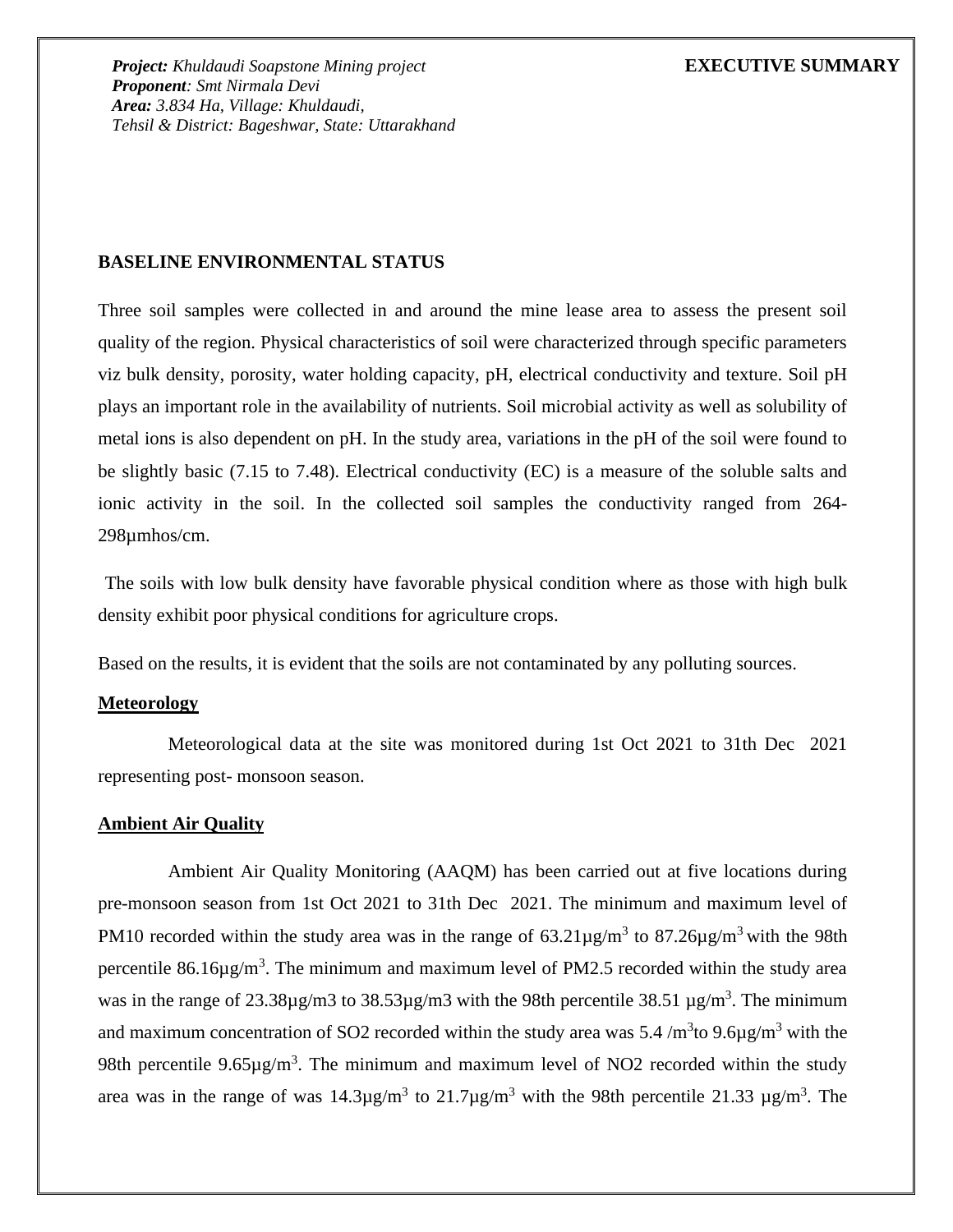results thus obtained indicate that the concentrations of PM10, PM2.5, SO2 and NO2 in the Ambient Air are well within the National Ambient Air Quality (NAAQ) standards for Industrial, Residential, Rural and other areas.

## **Water Quality**

The water quality in the impact zone was assessed through physico-chemical and Microbiological analysis of ground water samples. The results have been compared with the drinking water quality standards specified in IS: 10500. It was observed that all the physicochemical parameters and heavy metals from ground water samples are below stipulated limits for drinking water standards.

 $\Box$ The pH limit fixed for drinking water samples as per IS-10500 Standards is 6.5 to 8.5 beyond this range the water will affect the mucus membrane or water supply system. During the study period, the pH was varying for ground waters from 7.23to7.32and the surface waters are 7.64to7.72. The pH values for all the samples collected in the study area during study period were found to be within the limits.

 $\Box$ The desirable limit for total dissolved solids as per IS-10500 Standards is 500 mg/l whereas the permissible limits in absence of alternate source is 2000 mg/l, beyond this palatability decreases and may cause gastro intestinal irritation. In ground water samples collected from the study area, the total dissolved solids are varying from 263 mg/l to 275 mg/l l. The TDS of the samples were above the desirable limit but within the permissible limit of 2000 mg/l.

 $\Box$  The desirable limit for chlorides is 250 mg/l as per IS-10500 Standards whereas, permissible limit of the same is 1000 mg/l beyond this limit taste, corrosion and palatability are affected. The chloride level in the surface water samples collected in the study area were ranging from 13 mg/l to a maximum of19 mg/l, in ground water samples19mg/lto23mg/l. The chloride samples are within the desirable limits.

 $\Box$ The desirable limit as per IS-10500 Standards for hardness is 200 mg/l whereas the permissible limit for the same is 600 mg/l beyond this limit encrustation in water supply structure and adverse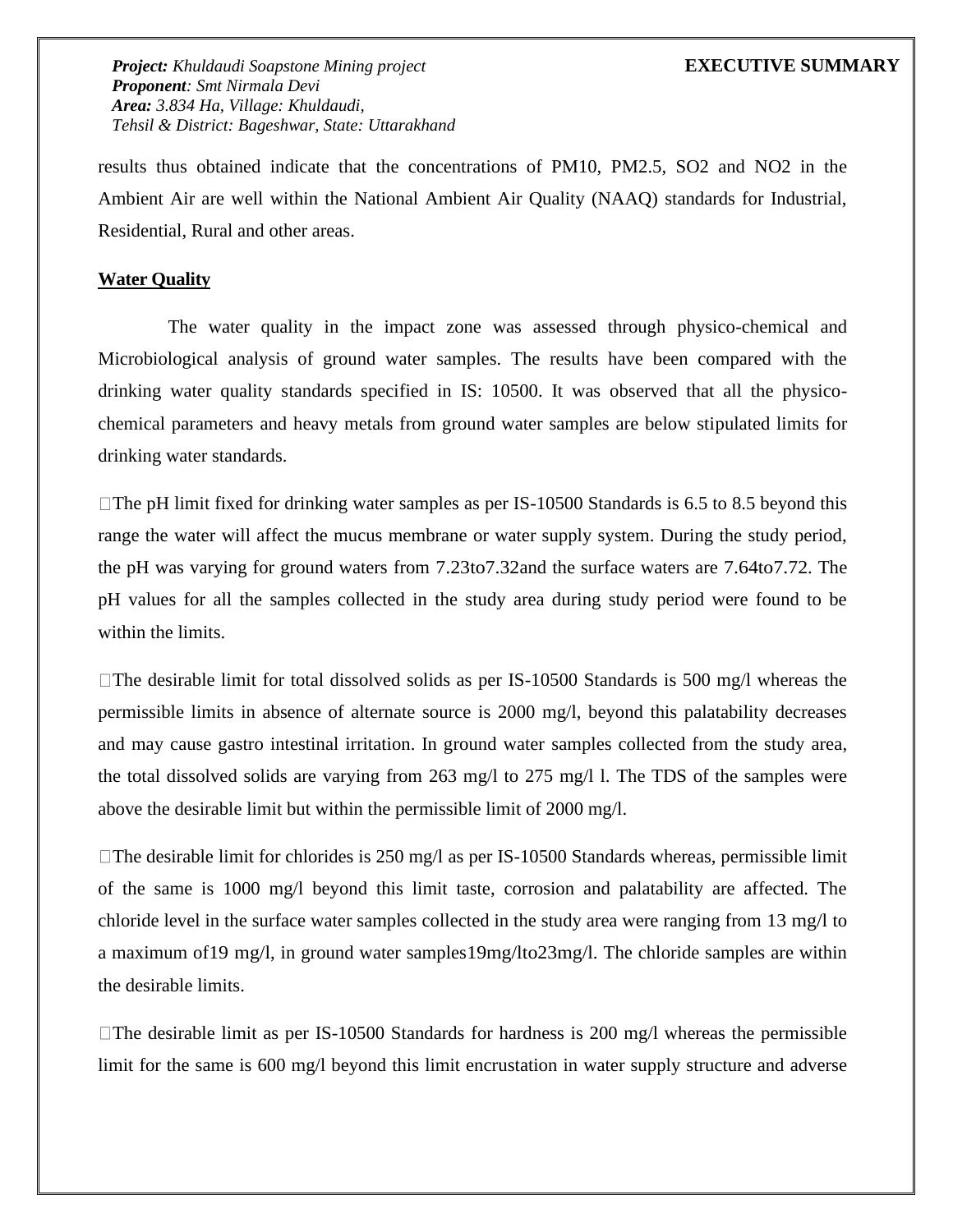effects on domestic use will be observed. In the ground water samples collected from the study area, the hardness is varying from 172.8mg/l to 182mg/l.

 $\Box$  Fluoride is the other important parameter, which has the desirable limit of 1 mg/l and permissible limit of 1.5 mg/l. however the optimum content of fluoride in the drinking water is 0.6 to 1.5 mg/l. If fluoride content is less than 0.6 mg/l it causes dental carries, above 1.5 mg/l causes flurosis. In the ground water samples of study area the fluoride value were in the range of 0.2 mg/l to 0.6 mg/l. In surface water 0.37 mg/l to 0.44 mg/l.

Overall all the samples collected from the study area were found to be fit for consumption, Most of ground water samples are well within the permissible limits, as per IS-10500. Most of the heavy metals in all samples are below detectable limits.

### **Noise Levels**

The noise level monitoring results of 1st Oct 2021 to 31th Dec 2021 are presented in Table 3.5. The ambient noise level instudy area during the day time varies from 45.87 to 40.23  $dB(A)$  during day time and 41.27 to 36.15  $dB(A)$  during night which is within the specified limits of CPCB.

# **Ecological Environment**

There are no wildlife sanctuaries and National Parks within the study area of 10-km radius.

# **ANTICIPATED ENVIRONMENTAL IMPACTS**

### **Impact on Air Quality**

Soapstone mine where PM10 and PM2.5 will be the main pollutants generated in mining activities. The emissions of Sulphur dioxide (SO2), Nitrogen Oxide (NO2) contributed by diesel operated equipment and vehicles movement were considered marginal as branded make and vehicles with PUC certificate will be operated only. Fugitive dust and particulates are major pollutants occurred in the mining activities. Fugitive emissions will be settled by 70- 80% by use of multiple water sprinklers. Prediction of impacts on air environment will be made with proposed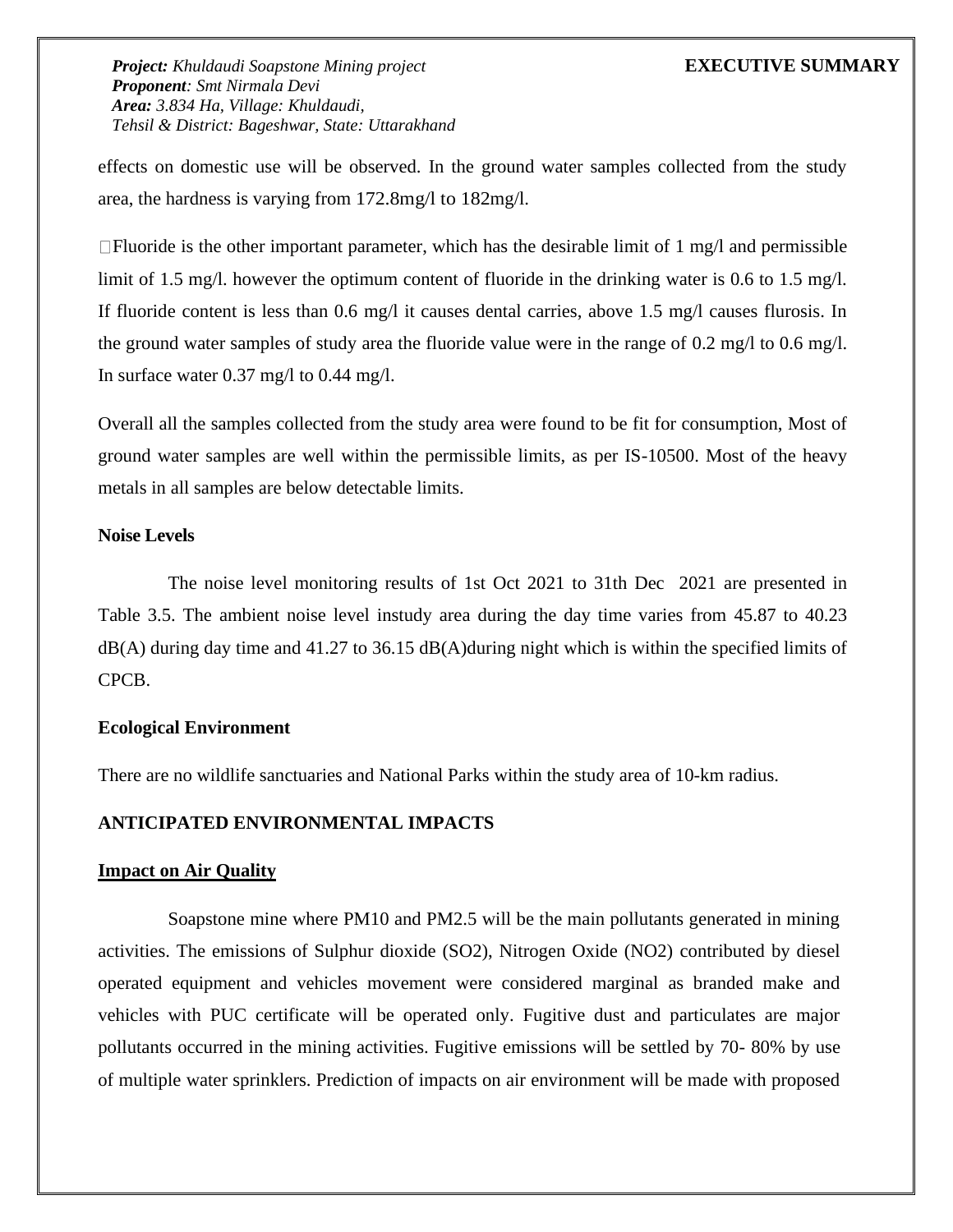production and net increase in PM10 and PM2.5 emissions at the proposed site and at the 10 km radius of study area due to mining activities.

Air pollution sources in the operating mine was classified into two categories

i. Loading and unloading of mineral and OB, IB

ii.Transportation on the haul road

### **Impact on Water Resources Surface Water Resources**

The topography of the area will not be largely changed in view of the proposed concurrent reclamation. During the mining activity period, there is a possibility of mixing of freshly disturbed material with the rain water. To take care of such happenings, retaining walls have been provided along the backfilled pits and along the soil and interburden dumps.

### **Groundwater Resources**

The water table in hills is usually very deep and does not have any relevance with mining activities. However, concurrent restoration to original topography will not be disturbing the percolating water.

### **Impact on Water Quality**

The impact on water quality will be confined to increased suspended solids during rain. The dumps will be secured with toe walls and rainy water will not carry significant suspended material.

### **Impact on Noise Levels and Ground Vibrations**

With the mining operations, due to the deployment of machinery, operation for mine development, excavation and transportation of soapstone, it is imperative that noise levels would increase. It is also observed that these incremental noise levels will not significantly affect the existing ambient noise levels.

### **Impact on Soil**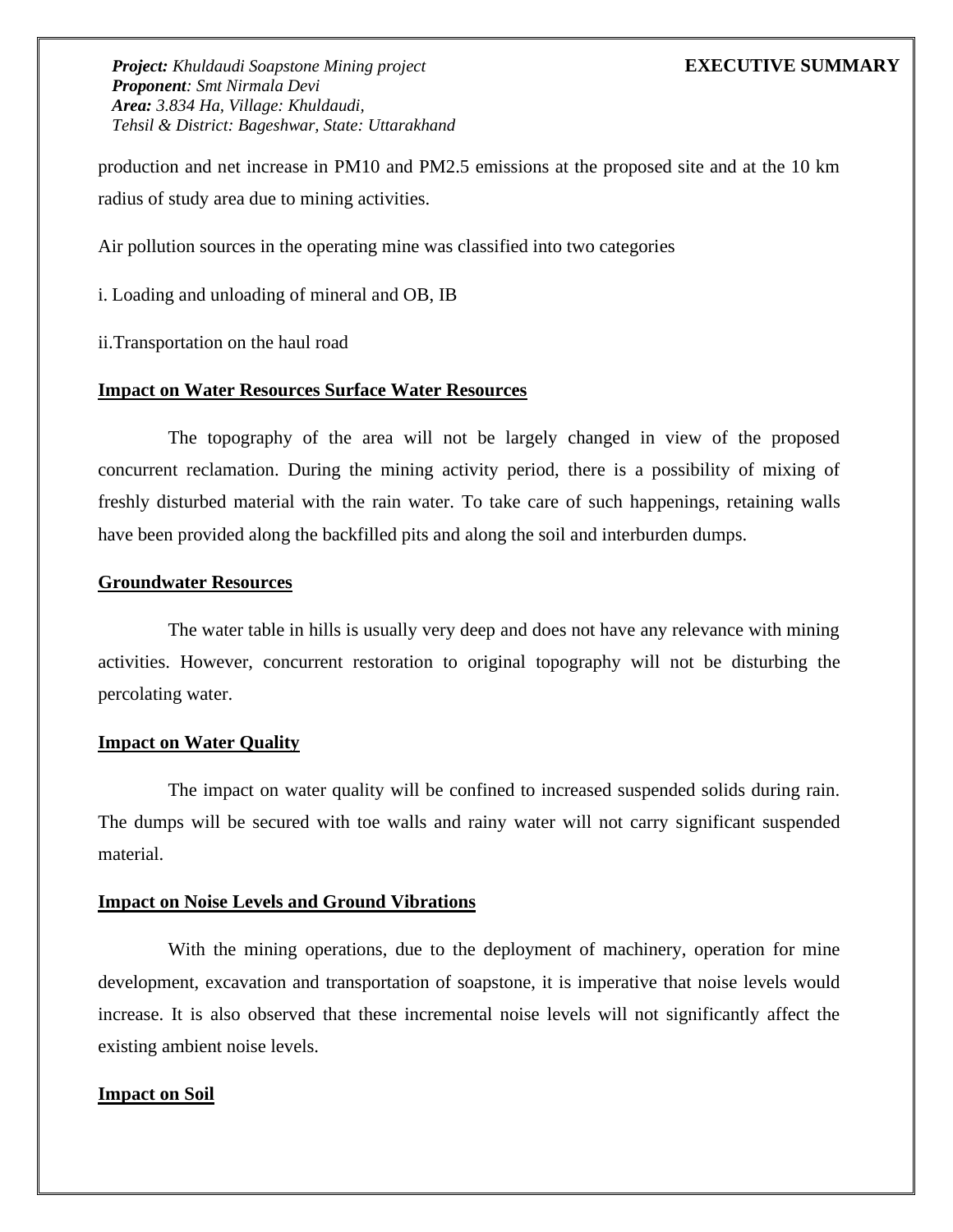The environmental impacts of the mining activities on topsoil are based on the quantity of removal of topsoil and its dumping. In the present project as it is proposed to temporarily store the topsoil and use it for plantation schemes, no impact of dozing of topsoil is envisaged.

The soil erosion from overburden and interburden dumps is not envisaged in the present project, as sufficient measures as detailed in the EMP would be undertaken.

### **Impact on Flora and Fauna**

There is no forest area in the core zone area of the lease. As the mining activity is restricted to core zone, no significant impact on the flora of the buffer zone due to the proposed mining of Soapstone is anticipated.

The incremental dust generations due to the mining operations, at the boundary of the mine lease are insignificant and it is also expected that with the adoption of mitigatory measures as suggested in EMP, the impact due to operation of the mine will be minimal on the terrestrial ecosystem and also on the adjacent forest area.

The impact on the fauna of the buffer zone due to the mining activity will be marginal. The proposed progressive plantation over a period of time will reduce the impact, if any, on the fauna.

### **Impact on Land Use Pattern**

The proposed opencast mine will result in change the land use pattern of the ML area. The land degradation is expected during mining activities like excavation, overburden dumping, soil extraction etc. Land requirement for the project has been assessed considering functional needs.

### **Impact on Socio - Economic Aspects**

The mine area does not cover any habitation. Hence the mining activity does not involve any displacement of human settlement. No public buildings, places, monuments etc exist within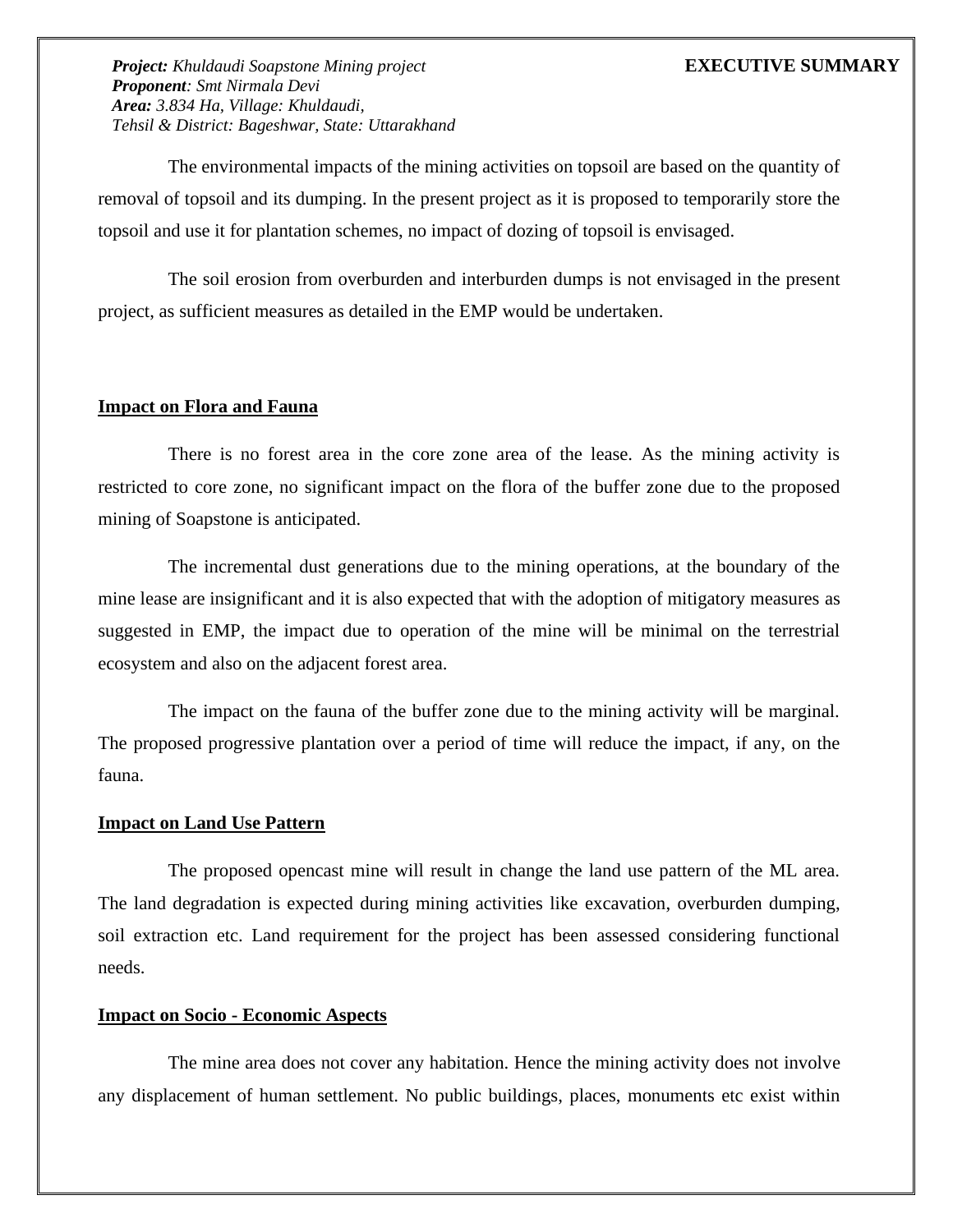the lease area or in the vicinity. The mining operation will not disturb/ relocate any village or need resettlement. Thus no adverse impact is anticipated.

The impact of mining activity in the area is positive on the socio-economic environment of the region. The proposed Soapstone Mine will be providing employment to local population and it will be give preference to the local people whenever there is requirement of man power

# **ENVIRONMENTAL MANAGEMENT PLAN**

The summary of environmental mitigation measures are given in below table

| <b>Impact Predicted</b>   | <b>Suggestive measure</b>                                                                                                                                                                                                                                                                                                                                                                                                                                                                                                                                                                                                                                                                                                                                          |
|---------------------------|--------------------------------------------------------------------------------------------------------------------------------------------------------------------------------------------------------------------------------------------------------------------------------------------------------------------------------------------------------------------------------------------------------------------------------------------------------------------------------------------------------------------------------------------------------------------------------------------------------------------------------------------------------------------------------------------------------------------------------------------------------------------|
| Disturbance<br>free<br>of | Awareness camps will be conducted for labours to make them                                                                                                                                                                                                                                                                                                                                                                                                                                                                                                                                                                                                                                                                                                         |
| movement/living of wild   | aware about sensitivity/importance of forest life                                                                                                                                                                                                                                                                                                                                                                                                                                                                                                                                                                                                                                                                                                                  |
| fauna                     | No tract or new road for movement of labours or vehicles be<br>$\bullet$<br>laid in reserve forest area, this will prevent forest<br>fragmentation, encroachment and human – animal encounter<br>Care will be taken that noise produced during vehicles<br>movement for carrying materials are within the permissible<br>noise level. Higher noise level in the forest area will lead to<br>restless and failure in detection of calls of mates and young<br>ones<br>Care will be taken that no hunting of animals carried out by<br>labours<br>If wild animals are noticed crossing the core zone, it will not<br>$\bullet$<br>be disturbed at all<br>Labours will not be allowed to discards food, plastic etc.,<br>which can attract animals near the core site |
|                           | Only low polluting vehicle will be allowed for carrying ore<br>materials. All vehicles allowed in the project site area will<br>have to provide pollution under control certificate at the end of<br>three months                                                                                                                                                                                                                                                                                                                                                                                                                                                                                                                                                  |
|                           |                                                                                                                                                                                                                                                                                                                                                                                                                                                                                                                                                                                                                                                                                                                                                                    |
|                           | No honk will be allowed in the forest area, noise level will be<br>within permissible limit (silent zone-50dB during day time) as                                                                                                                                                                                                                                                                                                                                                                                                                                                                                                                                                                                                                                  |

# **Table : Proposed Environmental Mitigation Measures**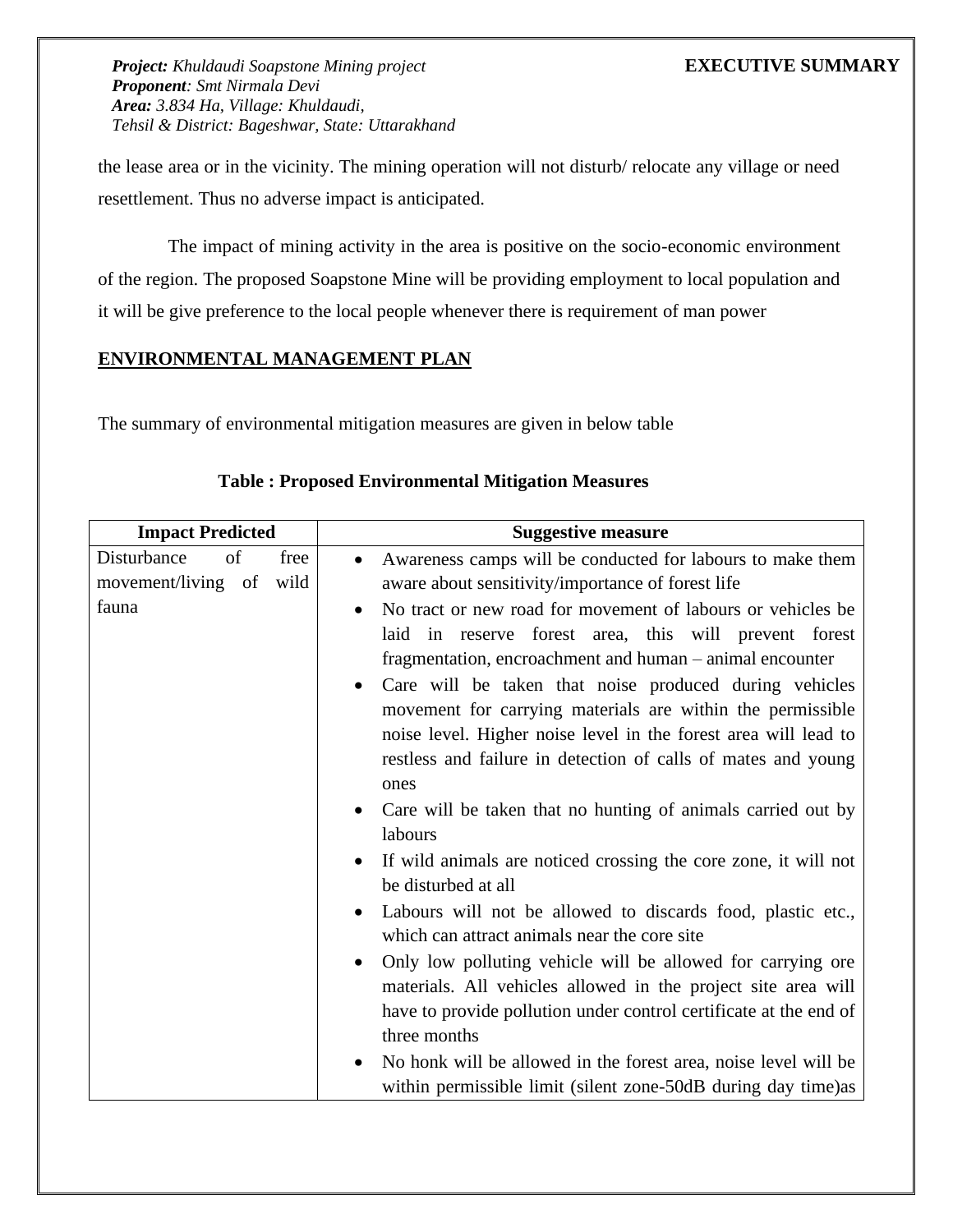|                            | per noise pollution (regulation and control), rules,<br>2000, CPCB norms                                                                                                                                                                                       |
|----------------------------|----------------------------------------------------------------------------------------------------------------------------------------------------------------------------------------------------------------------------------------------------------------|
| Harvesting of forest flora | No tree cutting, chopping, lumbering, uprooting of shrubs and<br>$\bullet$<br>herbs should be allowed<br>No pilling of ore material should in the reserve forest area<br>$\bullet$<br>Collections of economically important plants will be fully<br>restricted |

# **ANALYSIS OF ALTERNATIVES**

The Soapstone has been identified based on the result of geological investigations and exploration carried out by the Geological Survey of India (GSI). The mining projects are site specific as such alternate sites were not considered.

The mine is operated by opencast mechanized method of mining. No other alternative technologies can be used because of the hard nature of the ore. Proposed mine is using eco-friendly measures to minimize the impact of mining on the surrounding environment.

# **ENVIRONMENTAL MONITORING PROGRAM**

| <b>Attributes</b>         | <b>Sampling</b>  |                  | <b>Measurement</b>  | <b>Test Procedure</b>    |  |  |
|---------------------------|------------------|------------------|---------------------|--------------------------|--|--|
|                           | <b>Network</b>   | <b>Frequency</b> | <b>Method</b>       |                          |  |  |
| <b>A. Air Environment</b> |                  |                  |                     |                          |  |  |
| <b>Pollutants</b>         | 5 locations in   | Once in a        | Gravimetric         | $\overline{\phantom{a}}$ |  |  |
| PM2.5                     | project<br>the   | season.          | method              |                          |  |  |
| $PM_{10}$                 | impact<br>area   |                  | Gravimetric         | ۰                        |  |  |
|                           | (Minimum<br>2    |                  | method              |                          |  |  |
| SO <sub>2</sub>           | Locations<br>in  |                  | <b>EPA</b> Modified | Absorption inPotassium   |  |  |
|                           | upwind<br>side,  |                  | West & Geake        | Tetra Chloromercurate    |  |  |
|                           | 3<br>sites<br>in |                  | method              | followed by              |  |  |
|                           | Downwind         |                  |                     | Colorimetric estimation  |  |  |
|                           | side / impact    |                  |                     | using P-Rosaniline       |  |  |
|                           | zone and 1 in    |                  |                     | hydrochloride and        |  |  |
|                           | core zone)       |                  |                     | Formaldehyde (IS:        |  |  |
|                           |                  |                  |                     | 5182 Part - II).         |  |  |
| NO <sub>2</sub>           |                  |                  | Arsenite            | Absorption indil.        |  |  |
|                           |                  |                  | modified            | NaOH and then            |  |  |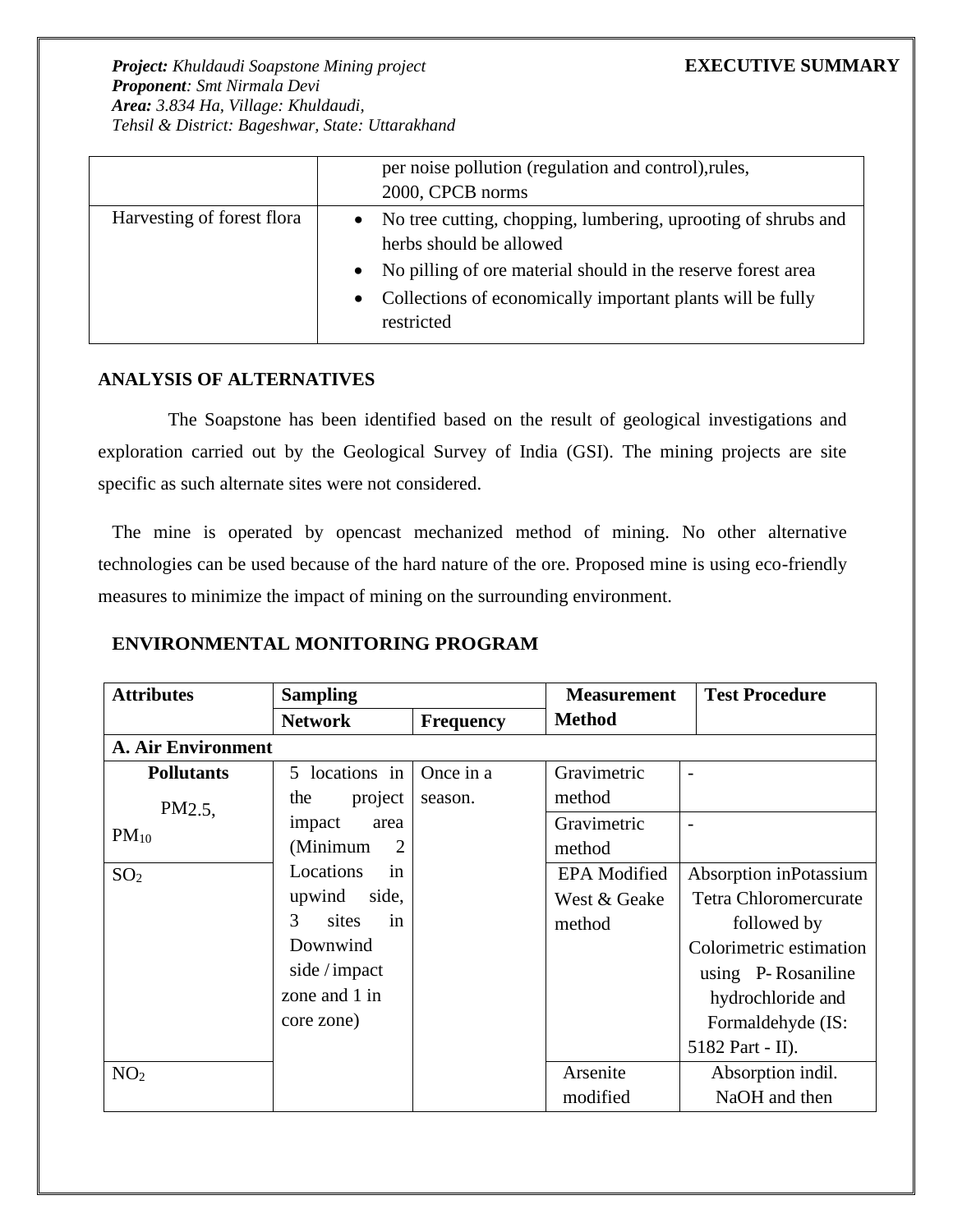|                             |                  |             | Jacob       |  | estimated                   |  |  |
|-----------------------------|------------------|-------------|-------------|--|-----------------------------|--|--|
|                             |                  |             | Hochheiser  |  | colorimetrically with       |  |  |
|                             |                  |             |             |  | sulphanilamide and N        |  |  |
|                             |                  |             |             |  | (I-Nepthyle) Ethylene       |  |  |
|                             |                  |             |             |  | diamineDihydrochlori        |  |  |
|                             |                  |             |             |  | deandHydrogenPeroxi         |  |  |
|                             |                  |             |             |  | de                          |  |  |
|                             |                  |             |             |  | (CPCB Method).              |  |  |
| <b>B. Water Environment</b> |                  |             |             |  |                             |  |  |
| pH, Turbidity,              | Set of grab      | Diurnal and | As per IS   |  | Samples for water           |  |  |
| Colour, Odour,              | samples during   | Season wise | 10500       |  | quality should be           |  |  |
| Taste, TDS, Total           | pre and post-    |             |             |  | collected and analyzed      |  |  |
| Hardness,                   | monsoon for      |             |             |  | as per : $IS : 2488$ (Part  |  |  |
| Calcium                     | ground and       |             |             |  | 1-5) methods for            |  |  |
| hardness,                   | surface Water    |             |             |  | sampling and testing of     |  |  |
| Magnesium                   | in the vicinity. |             |             |  | <b>Industrial effluents</b> |  |  |
| hardness,                   |                  |             |             |  | Standard methods for        |  |  |
| Chloride,                   |                  |             |             |  | examination of water        |  |  |
| Fluoride,                   |                  |             |             |  | and wastewater analysis     |  |  |
| Sulphate,                   |                  |             |             |  | published by American       |  |  |
| Nitrates,                   |                  |             |             |  | Public Health               |  |  |
| Alkalinity, Iron,           |                  |             |             |  | Association.                |  |  |
| Copper,                     |                  |             |             |  |                             |  |  |
| Manganese,                  |                  |             |             |  |                             |  |  |
| Mercury,                    |                  |             |             |  |                             |  |  |
| Cadmium,                    |                  |             |             |  |                             |  |  |
| Selenium,                   |                  |             |             |  |                             |  |  |
| Arsenic, Cyanide,           |                  |             |             |  |                             |  |  |
| Lead,                       |                  |             |             |  |                             |  |  |
| Zinc,                       |                  |             |             |  |                             |  |  |
| Chromium,                   |                  |             |             |  |                             |  |  |
| Aluminum,                   |                  |             |             |  |                             |  |  |
| Boron,                      |                  |             |             |  |                             |  |  |
| Phenolic                    |                  |             |             |  |                             |  |  |
| Compounds                   |                  |             |             |  |                             |  |  |
|                             | <b>C. Noise</b>  |             |             |  |                             |  |  |
| Noise<br>levels at          | Mine Boundary    | Quarterly   | As per CPCB |  | As<br>per                   |  |  |
| Day & night time -          | , High noise     | Half        | norms       |  | <b>CPCB</b>                 |  |  |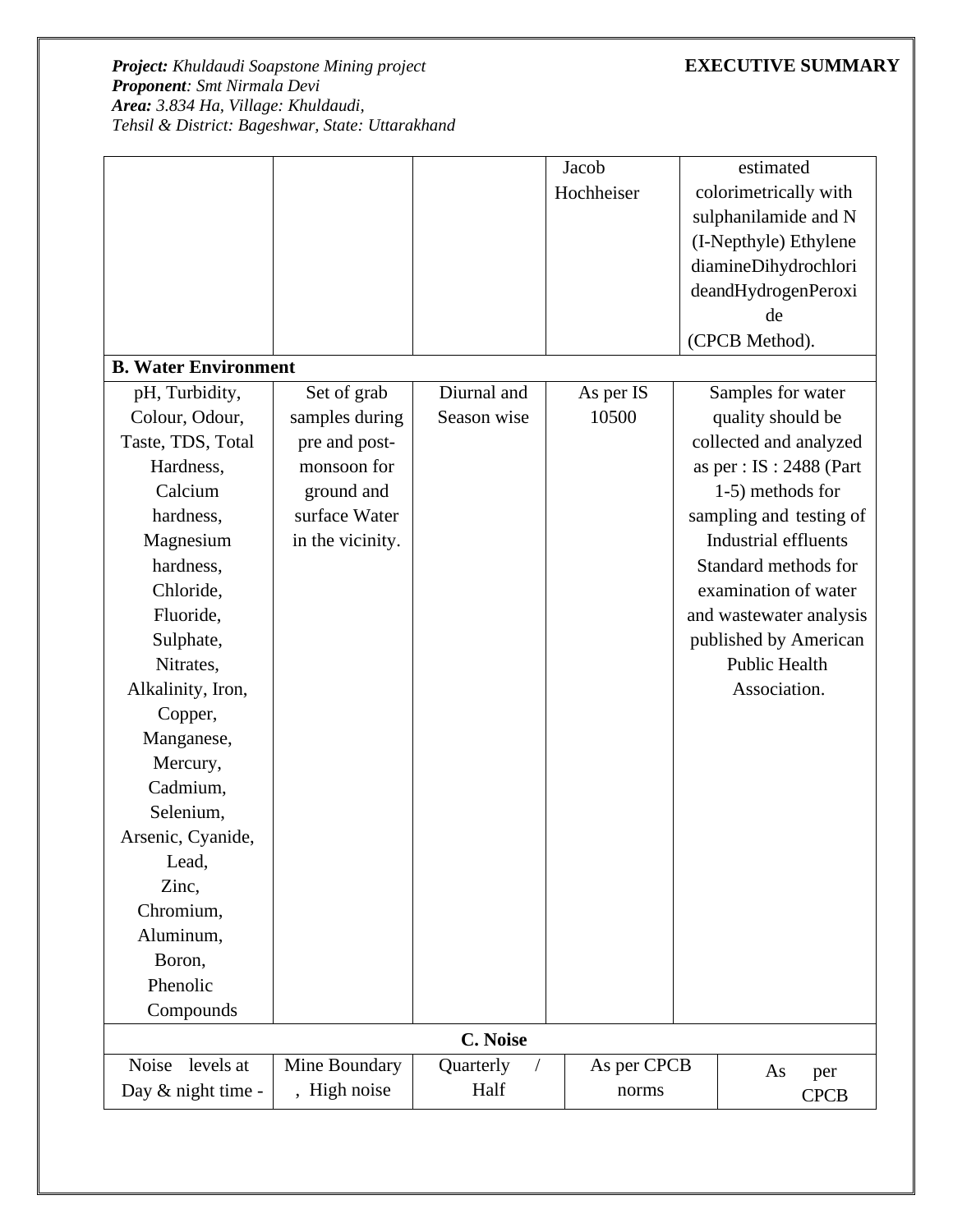| Leq $dB(A)$        | generating areas<br>within | yearly           |             | norms                |
|--------------------|----------------------------|------------------|-------------|----------------------|
|                    | the lease                  |                  |             |                      |
|                    |                            | D. Soil          |             |                      |
| <b>Bulk</b><br>pH, | 3 locations                | Yearly/half      | As per      | As<br>per            |
| Density, Soil      | in the project             | yearly           | <b>USDA</b> | <b>USDA</b>          |
| texture,           | impact area                |                  | Method      | Method               |
| Nitrogen,          |                            |                  |             |                      |
| Available          |                            |                  |             |                      |
| Phosphorus,        |                            |                  |             |                      |
| Potassium,         |                            |                  |             |                      |
| Calcium,           |                            |                  |             |                      |
| Magnesium,         |                            |                  |             |                      |
| Sodium, Electrical |                            |                  |             |                      |
| Conductivity,      |                            |                  |             |                      |
| Organic Matter,    |                            |                  |             |                      |
| Chloride           |                            |                  |             |                      |
|                    |                            | E. Socioeconomic |             |                      |
| Demographic        | Socioeconomic              | Minimum<br>for   | Primary     | Secondary data       |
| structure          | survey is based            | two phases of    |             | from census          |
| Infrastructure     | <sub>on</sub>              | the project      |             | records, statistical |
| resource base      | proportionate,             |                  |             | hard books, topo     |
| Economic           | stratified and             |                  |             | sheets, health       |
| resource base      | random                     |                  |             | Records<br>and       |
| Health status:     | sampling                   |                  |             | relevant official    |
| Morbidity          | method                     |                  |             | records available    |
| pattern Cultural   |                            |                  |             | withGovt.            |
| and Aesthetic      |                            |                  |             | Agencies             |
| attributes         |                            |                  |             |                      |
| Education          |                            |                  |             |                      |

# **COST ESTIMATES**

The details of the cost to for the Environmental Management plan for 5 years, the budget for Corporate Environmental Responsibility (CER)

CER plan is given below: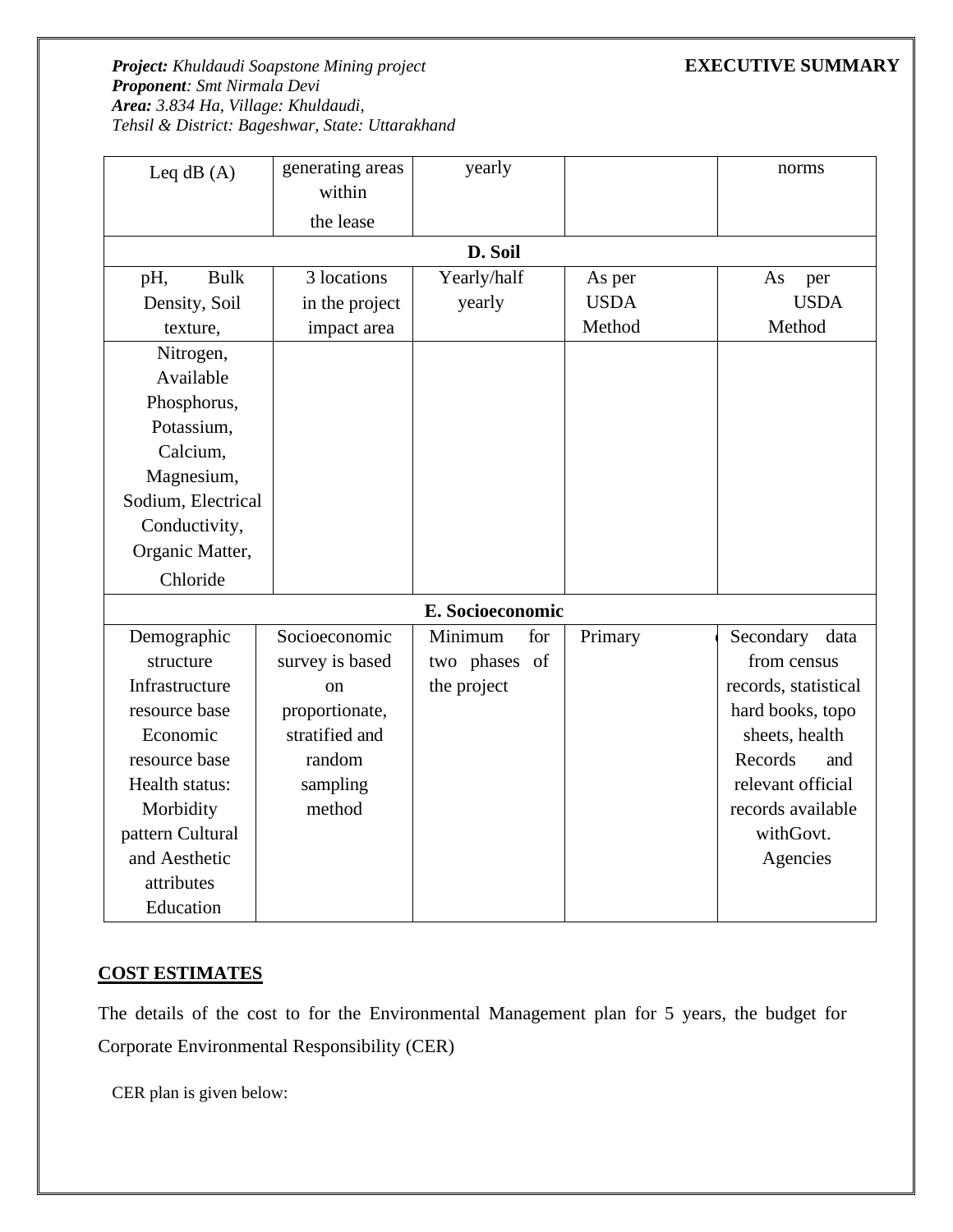- $\triangleright$  Total Cost of the Project = Rs.64.213Lakhs
- ➢ Yearly CER cost for the project, i.e. 5% of the total project cost Rs. (3.21 Lakhs)

This is the proposed cost CER Plan, Activities and actual cost will be finalized as per the Actual need of the area.

(ON THE BASIS OF NEED BASE ASSESSMENT SURVEY)

| S. No. | Activity                                                 | Cost per Unit (Rs) | Quantity | Total (Rs.) |
|--------|----------------------------------------------------------|--------------------|----------|-------------|
| 1.     | Installation of Solar street<br>light in vill -Khuldaudi | 15,000             | 10       | 1,50,000    |
| 2.     | Construction of Toilets for<br>Women in vill - Khuldaudi | 80,000             | 0        | 1,60,000    |
| 3.     | Distribute Stationary nearby<br>School                   | 11065              |          | 11065       |
|        | <b>Total Proposed CER Cost</b>                           |                    |          | 3,21,065    |

## Budget allotted for CER

Budget allotted for project operation cost & Environmental Management Programme

| S.  | <b>Description</b>                | Unit                                       | Total (Rs.) |
|-----|-----------------------------------|--------------------------------------------|-------------|
| No. |                                   |                                            |             |
|     | A. Project Operation Cost         |                                            |             |
| 1.  | <b>Manpower Cost:</b>             | (Total Man power 30) Assuming              | 32,68,800   |
|     | Mine Engineer (Full time) $-01$   | 240days                                    |             |
|     | (Full time)<br>$-01$<br>Geologist | Rs. $25,000/$ month= 3,00,000              |             |
|     | $-02$<br>Skilled workers          | Rs. $35,000/$ month= $4,20,000$            |             |
|     | Un skilled: Laborers charge -26   | Rs. 500/ day= $1,20,000 \times 2=2,40,000$ |             |
|     |                                   | Rs.370 / day= 88,800x26=23,08,800          |             |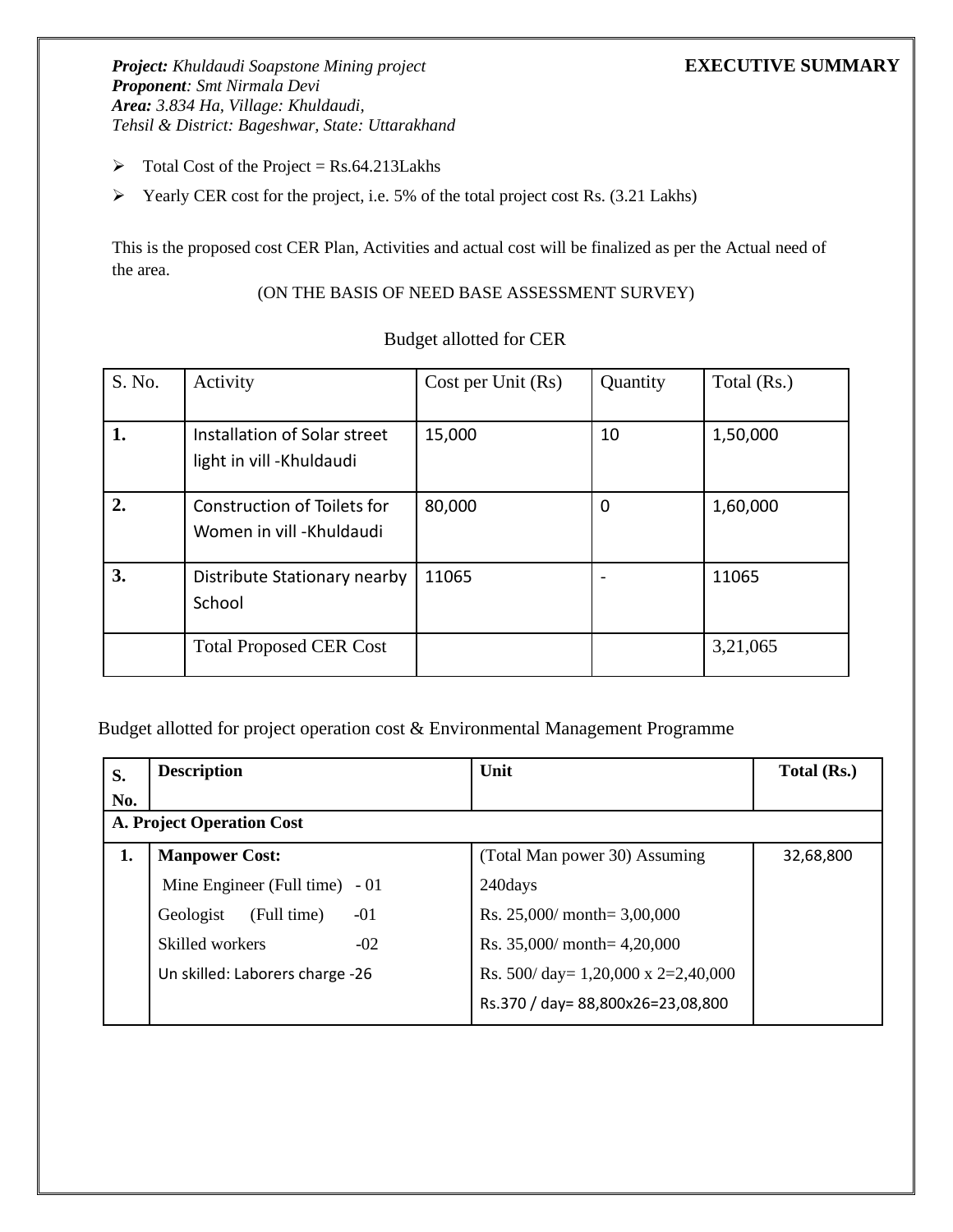| 2. | <b>Expenditure on Occupational Health:</b>                                    | 3000/worker (3000 x 30)= 90,000                      | 2,90,000  |  |  |  |  |  |  |  |
|----|-------------------------------------------------------------------------------|------------------------------------------------------|-----------|--|--|--|--|--|--|--|
|    | PPE Kit, First Aid Facility, Mask, Hand                                       | Doctor's visit: 10,000/ month (8                     |           |  |  |  |  |  |  |  |
|    | wash & Sanitizer                                                              | working months) $=80,000$                            |           |  |  |  |  |  |  |  |
|    | Medical checkup and Medicine                                                  | Medicines (Assuming 500/worker)                      |           |  |  |  |  |  |  |  |
|    | (Once in a month)                                                             | $500 \times 30 = 15,000$                             |           |  |  |  |  |  |  |  |
|    |                                                                               | (Mine operation Month: $8$ ) = 120,000               |           |  |  |  |  |  |  |  |
| 3. | <b>Equipment's/Tools/Machineries</b>                                          | 240 days Assuming Rs.5000/day                        | 12,00,000 |  |  |  |  |  |  |  |
| 4. | <b>Drinking and Sanitary Facilities</b>                                       | $\blacktriangleright$<br>Rs. 2000/day for            | 5,40,000  |  |  |  |  |  |  |  |
|    |                                                                               | drinking/domestic (240 days)                         |           |  |  |  |  |  |  |  |
|    |                                                                               | Rs. 30,000/ Bio-toilets x 2<br>$\blacktriangleright$ |           |  |  |  |  |  |  |  |
|    | <b>Total Project Operation Cost (A)</b>                                       | Rs. 52,98,800                                        |           |  |  |  |  |  |  |  |
|    |                                                                               |                                                      |           |  |  |  |  |  |  |  |
|    | B. Break-up of Expenditure on Environment Protection & Environment Management |                                                      |           |  |  |  |  |  |  |  |
| 5. | Haulage Road Repair & Maintenance                                             | Annual                                               | 1,00,000  |  |  |  |  |  |  |  |
|    | • Filling, Leveling and widening of the road                                  |                                                      |           |  |  |  |  |  |  |  |
|    | up to width of 6m and length of 200 m.                                        | $200 \text{ m}$ (L) x 6 m (W)                        |           |  |  |  |  |  |  |  |
|    | Setting & Fixing of Cut Stone on the                                          |                                                      |           |  |  |  |  |  |  |  |
|    | leveled road.                                                                 |                                                      |           |  |  |  |  |  |  |  |
| 6. | Water Sprinkling on Haulage Road for Dust                                     | Assuming Rs.1000/day for 240 days                    | 2,40,000  |  |  |  |  |  |  |  |
|    | Suppression                                                                   | of working                                           |           |  |  |  |  |  |  |  |
|    |                                                                               | Tanker Cost: Rs. 1000/Tanker                         |           |  |  |  |  |  |  |  |
|    |                                                                               | Tanker Capacity: 5000 liter,                         |           |  |  |  |  |  |  |  |
|    |                                                                               | No. of Tankers required: 1                           |           |  |  |  |  |  |  |  |
| 7. | Plantation along the road side                                                | Plantation@100/sapling                               | 3,82,500  |  |  |  |  |  |  |  |
|    | & post plantation care                                                        | (2000 sapling/Year)                                  |           |  |  |  |  |  |  |  |
|    |                                                                               | Post plantation care @500/day                        |           |  |  |  |  |  |  |  |
|    |                                                                               | (For 2000 Saplings Annually.i.e.365)                 |           |  |  |  |  |  |  |  |
|    |                                                                               | days).                                               |           |  |  |  |  |  |  |  |
|    |                                                                               | Note: Annual cost will increase with                 |           |  |  |  |  |  |  |  |
|    |                                                                               | increase in no. of sapling.                          |           |  |  |  |  |  |  |  |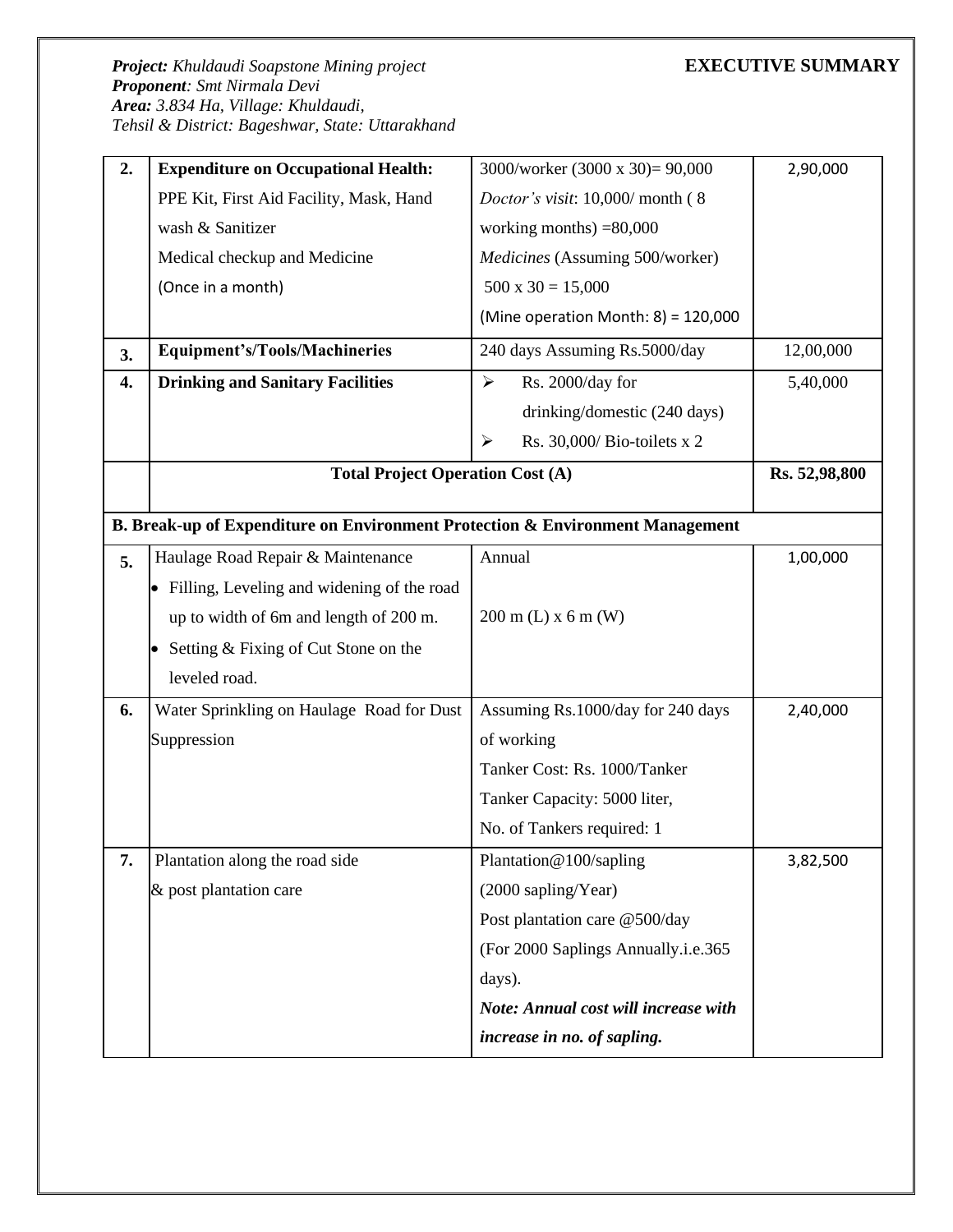| 8. | Environmental Monitoring & Compliances.            |                |      | $\triangleright$ Half Yearly | <b>Monitoring</b>             | of | 4,00,000       |
|----|----------------------------------------------------|----------------|------|------------------------------|-------------------------------|----|----------------|
|    |                                                    |                |      |                              | Environmental Parameters viz. |    |                |
|    |                                                    |                |      | Air, water, Noise & Soil.    |                               |    |                |
|    |                                                    | ➤              | Half | Yearly                       | Submission                    | of |                |
|    |                                                    |                |      | Compliances.                 |                               |    |                |
|    | Total Environment Protection & Management Cost (B) | Rs. 11,22,500  |      |                              |                               |    |                |
|    |                                                    | (11.225 Lakhs) |      |                              |                               |    |                |
|    | <b>Total Project Cost (A+B)</b>                    |                |      |                              |                               |    | $Rs. 52.988 +$ |
|    |                                                    |                |      |                              |                               |    | $11.225 =$     |
|    |                                                    |                |      |                              |                               |    | (64.213 Lakhs) |

## **ADDITIONAL STUDIES**

## **Risk Assessment and Disaster Management Plan**

The complete mining operation will be carried out under the management control and direction of a qualified mine manager holding Mines Manager's Certificate of Competency. Moreover, mining staff will be sent to refresher courses from time to time to keep them updated.

### **Disaster Management Plan**

Emergency preparedness is an important aspect in the planning of Disaster Management. Personnel would be trained suitably and prepared mentally and physically in emergency response through carefully planned, simulated procedures. Similarly, the key personnel and essential personnel shall be trained in the operations.

### **PUBLIC CONSULTATION**

### **Public Hearing**

In consonance with the EIA notification dated 14th September 2006, vide section 1 (a) related to Public Hearing, the draft EIA/EMP report submitted to the Uttarakhand Environment Protection & Pollution Control Board (UEPPCB) for public hearing.